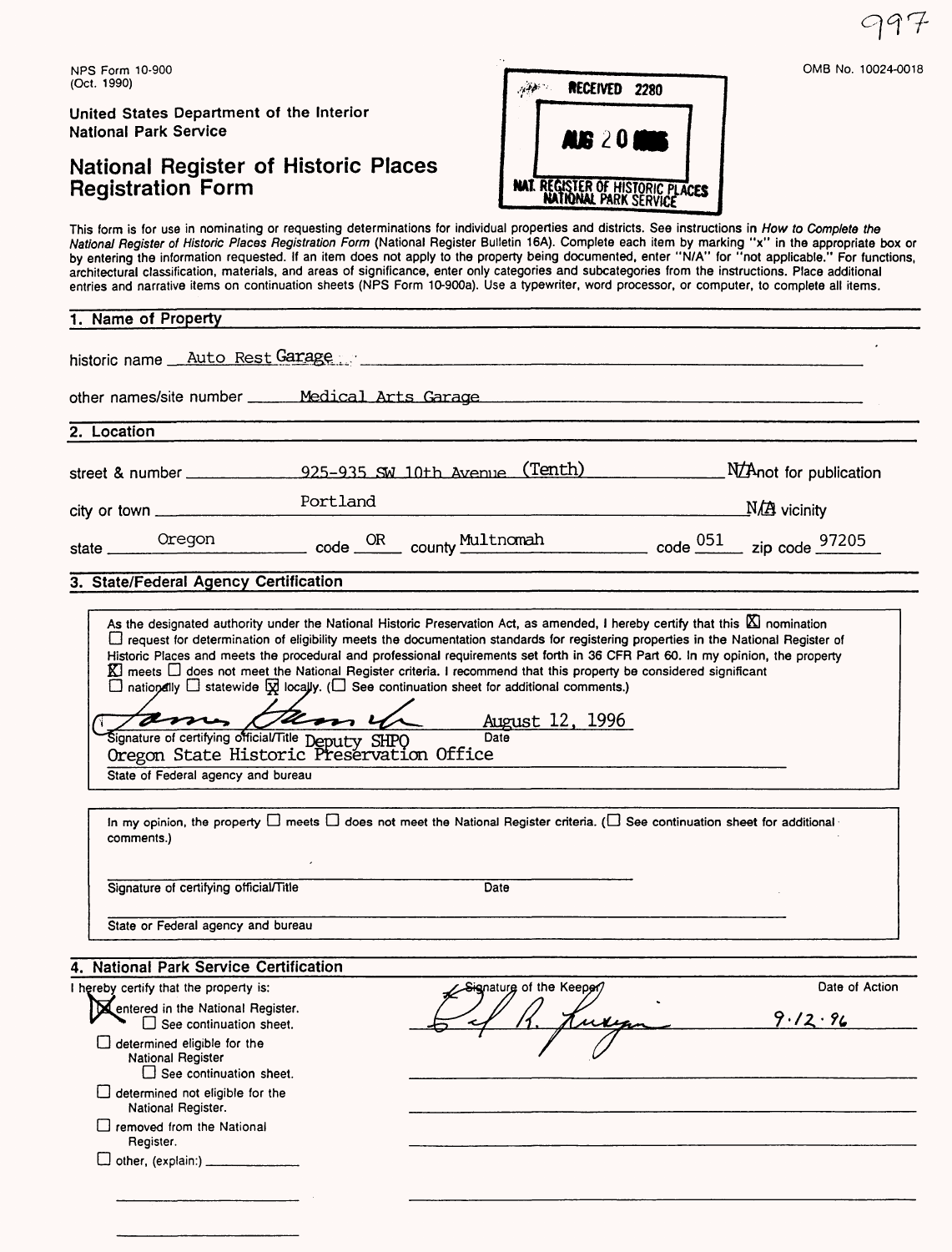| <u>Auto Rest Building —</u><br>Name of Property                                                                    |                                                                               | Multnomah, OR<br>County and State                                |                          |                                                                                                   |                                                   |
|--------------------------------------------------------------------------------------------------------------------|-------------------------------------------------------------------------------|------------------------------------------------------------------|--------------------------|---------------------------------------------------------------------------------------------------|---------------------------------------------------|
| 5. Classification                                                                                                  |                                                                               |                                                                  |                          |                                                                                                   |                                                   |
| <b>Ownership of Property</b><br>(Check as many boxes as apply)                                                     | Category of Property<br>(Check only one box)                                  |                                                                  |                          | Number of Resources within Property<br>(Do not include previously listed resources in the count.) |                                                   |
| <b>图</b> private<br>$\Box$ public-local<br>$\square$ public-State<br>$\Box$ public-Federal                         | $\boxtimes$ building(s)<br>$\Box$ district<br>$\Box$ site<br>$\Box$ structure | Contributing                                                     |                          | Noncontributing                                                                                   | $1$ building                                      |
|                                                                                                                    | $\Box$ object                                                                 |                                                                  |                          |                                                                                                   |                                                   |
|                                                                                                                    |                                                                               |                                                                  |                          |                                                                                                   |                                                   |
|                                                                                                                    |                                                                               |                                                                  |                          | 1 Total                                                                                           |                                                   |
| Name of related multiple property listing<br>(Enter "N/A" if property is not part of a multiple property listing.) |                                                                               |                                                                  | in the National Register |                                                                                                   | Number of contributing resources previously liste |
| n/a                                                                                                                |                                                                               | $-0-$                                                            |                          |                                                                                                   |                                                   |
| 6. Function or Use                                                                                                 |                                                                               |                                                                  |                          |                                                                                                   |                                                   |
| <b>Historic Functions</b><br>(Enter categories from instructions)                                                  |                                                                               | <b>Current Functions</b><br>(Enter categories from instructions) |                          |                                                                                                   |                                                   |
| TRANSPORTATION--Road Related (Vehicular)                                                                           |                                                                               | TRANSPORTATION--Road Related (Vehicular)                         |                          |                                                                                                   |                                                   |
|                                                                                                                    |                                                                               |                                                                  |                          |                                                                                                   | COMMERCE/TRADE - Business; specialty store        |
|                                                                                                                    |                                                                               |                                                                  |                          |                                                                                                   |                                                   |
|                                                                                                                    |                                                                               |                                                                  |                          |                                                                                                   | $\mathcal{D}(\mathcal{A},\mathcal{A})$            |
|                                                                                                                    |                                                                               |                                                                  |                          |                                                                                                   |                                                   |
| 7. Description                                                                                                     |                                                                               |                                                                  |                          |                                                                                                   |                                                   |
| <b>Architectural Classification</b><br>(Enter categories from instructions)                                        |                                                                               | <b>Materials</b><br>(Enter categories from instructions)         |                          |                                                                                                   |                                                   |
| LATE 19th AND EARLY 20th CENTURY                                                                                   |                                                                               | foundation Concrete                                              |                          |                                                                                                   |                                                   |
| AMERICAN MOVEMENTS--Commercial                                                                                     |                                                                               | walls $\qquad$                                                   | Brick                    |                                                                                                   |                                                   |
|                                                                                                                    |                                                                               | roof _________ Asphalt                                           |                          |                                                                                                   |                                                   |
|                                                                                                                    |                                                                               |                                                                  |                          |                                                                                                   |                                                   |
|                                                                                                                    |                                                                               |                                                                  |                          |                                                                                                   |                                                   |
|                                                                                                                    |                                                                               |                                                                  |                          |                                                                                                   |                                                   |

 $\bar{\mathcal{A}}$ 

#### Narrative Description

 $\bar{\mathcal{A}}$ 

(Describe the historic and current condition of the property on one or more continuation sheets.)

 $\mathcal{A}^{\mathcal{A}}$ 

 $\alpha_{\rm F}$  and  $\alpha_{\rm F}$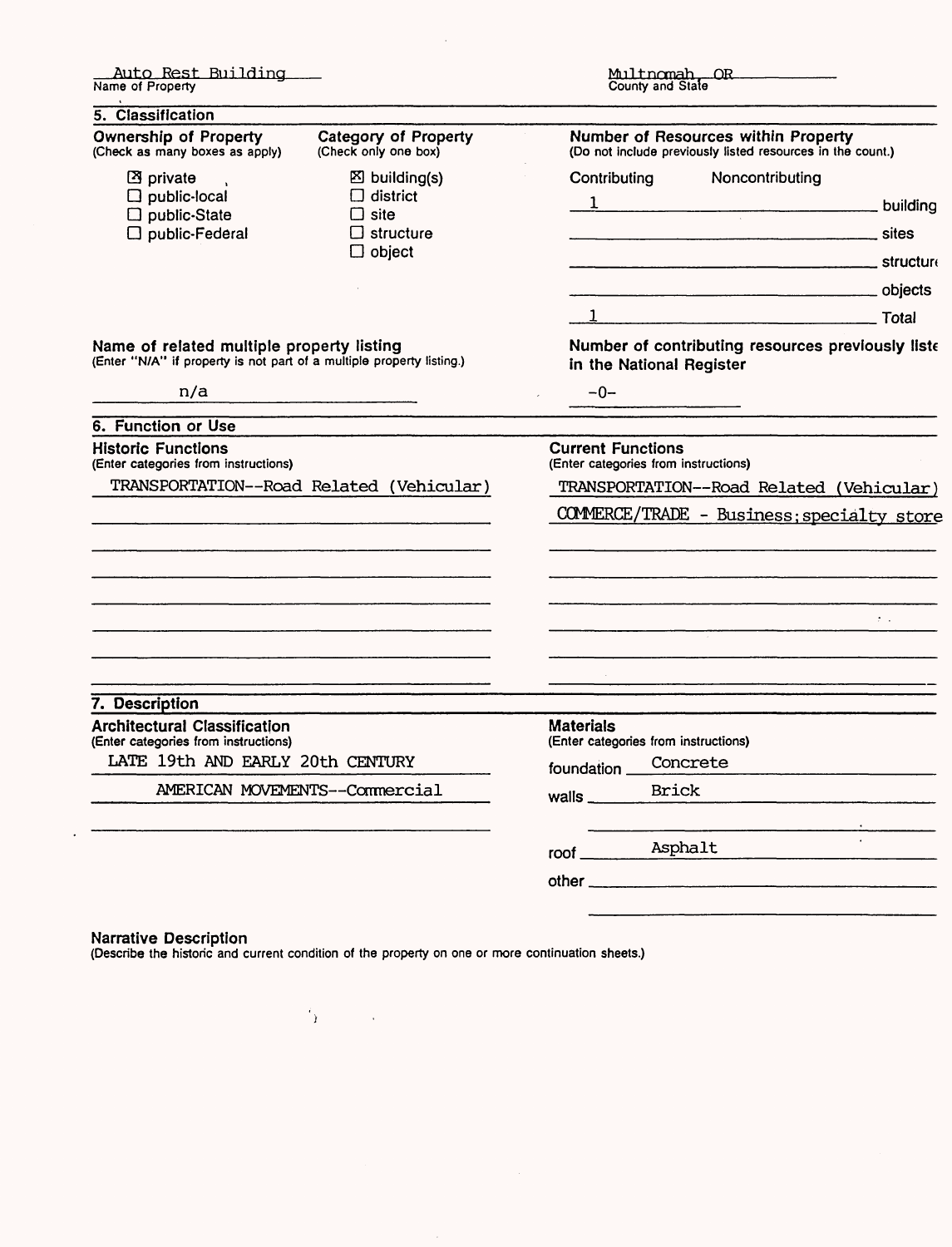**Section number** 7 **Page** 3

### **SETTING**

The Auto Rest Building is a handsome two-story masonry structure situated at the west end of downtown Portland's commercial core at the northwest corner of 10th and Salmon Streets. It is located on an irregular shaped parcel comprised of two lots: Lot 3 is an interior lot facing 10th Avenue and measures 50 feet by 100 feet. Lot 4 is on the southeast corner of the block and measures 50 feet by 90 feet. The building is constructed out to the property line.

Located along what was once an automobile sales and service strip, the Auto Rest today is surrounded by commercial offices and parking facilities. Many of these developed in the late 1920s. To the north is the 1926 Medical Arts Building which fills the half block. The remaining quarter of Block 249 is a surface parking lot. To the north beyond the Medical Arts Building is the Multnomah County Library. To the east is a surface parking lot, the 1914 Winters Apartment and the 1928 Bates Motoramp. To the south is the 1925 Odd Fellows Building, 1927 Masonic Temple and Portland Art Museum. To the west 1926 Behnke-Walker Building, the 1894 First Baptist Church and the 1928 Medical Dental Building.

Tenth Street is a major vehicular artery one way northbound; Salmon is one way eastbound.

### **EXTERIOR**

The building essentially consists of two nearly identical structures built off the same plans at essentially the same time. The southern half was added approximately six months later. The building is a two-story wood frame building with masonry veneer. It rests on a concrete foundation and has a bow truss roof. The exterior is clad with red brick in a common (or American) bond pattern.

The footprint of the building is essentially rectangular and the massing is simple. The original placement of the openings and their general configuration remains intact and modifications have been sensitive to the overall character of the building. The building today contains retail, office and parking space.

The primary facade is on the east (10th Avenue) and is built on a slight slope downward from south to north. The facade is divided into two sets of three bays by full-height pilasters capped with a decorative band molding square. As built, these bays had a central bay with sliding doors for vehicular access flanked by plate glass display windows. Sometime shortly after construction, the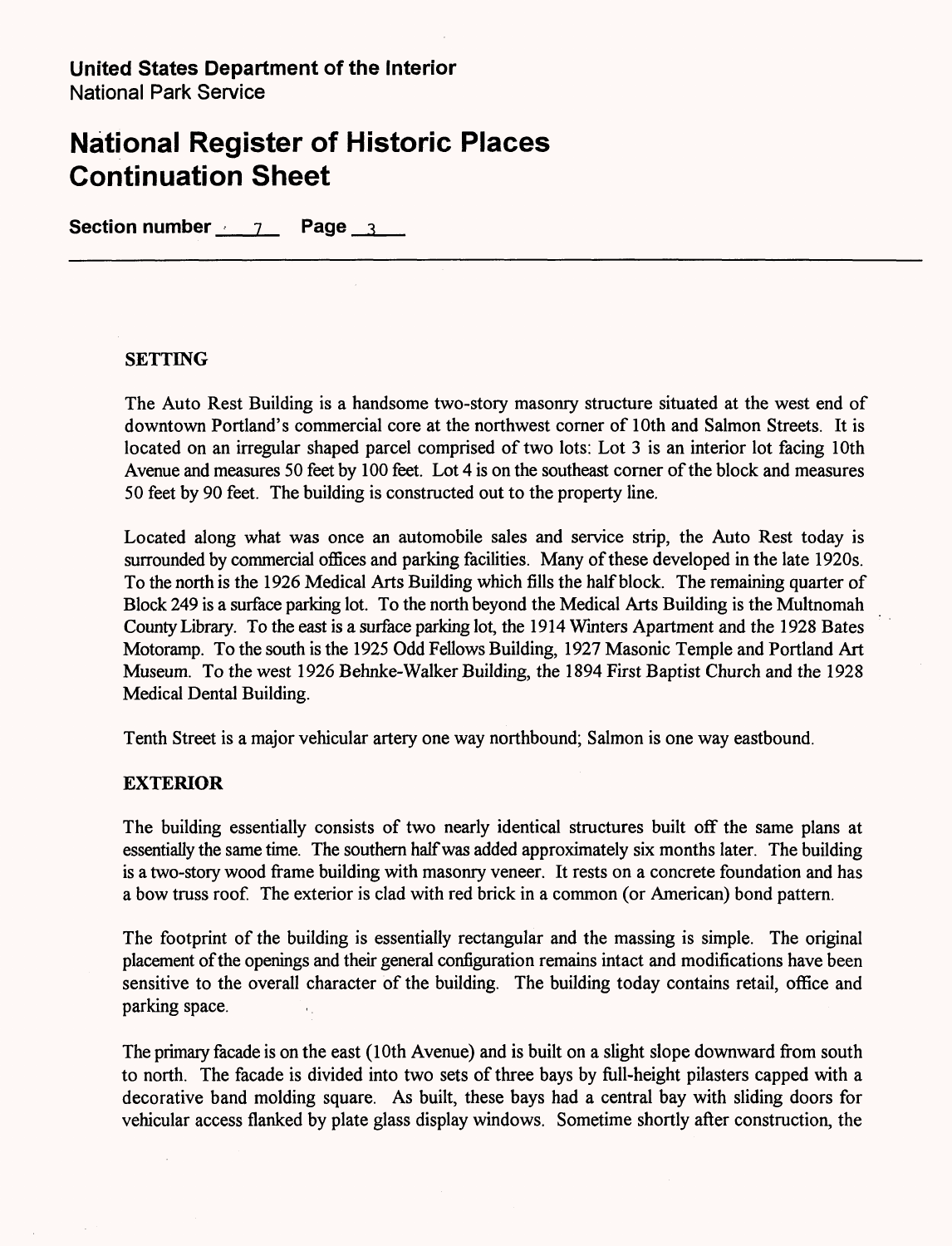Section number 7 Page 4

first bay (from the north) was adapted for vehicular access and an interior ramp to the second floor built. Today, the ramp has been removed and glass display windows fill the first floor of the bays.

Separating the first and second levels is a decorative rectangular wood box panel used for signs. Fenestration at the second floor consists of 12-light windows in groups of three. The window mullions on the south half of the building are thicker than those on the north half of the building; windows on the north half are hinged and swing outward.

The roof line is simple with a flat parapet with a slight projection above the two center bays. The decorative panels which separated the first and second floors are repeated between the second floor and roof line, excepting that the panel in the two center bays have a slight pentagonal shape to reflect the raised roof line.

The south (Salmon Street) elevation is built on an uphill grade (from east to west) of approximately 30 degrees. The result is that the first floor diminishes westward until one reaches a large doorway and ramp for vehicular access to the second floor. This opening is covered with a large overhead metal door. Fenestration on the south elevation differs from that of the front. Here, the window are paired and articulated by simple brick vouissors, but those on the second story consist of 8-light, fixed sash with simple concrete sills; the ground floor windows are one-over-one light, double hung wood sash and appear to be replacements. The latter are also graduated in size, reflecting the slope in the elevation. At the east end is an aluminum frame display window, which wraps around the corner of the building from the facade, with a tripartite window above (in the same configuration as those on the facade). These elements are set off from the regular fenestration on this elevation by pilasters.

The west elevation of the building faces onto a large paved parking area and is void of architectural feature; the north elevation abuts the adjacent building.

### **INTERIOR**

The ground floor interior has been adapted for commercial and retail uses and all character defining features have been removed. The second floor is used for parking and remains essentially intact. The south half of the building is covered with a bow truss roof. The north half has a flat roof and features a bank of skylights which alternate between the support piers. Originally, the building had seven skylights; only four remain.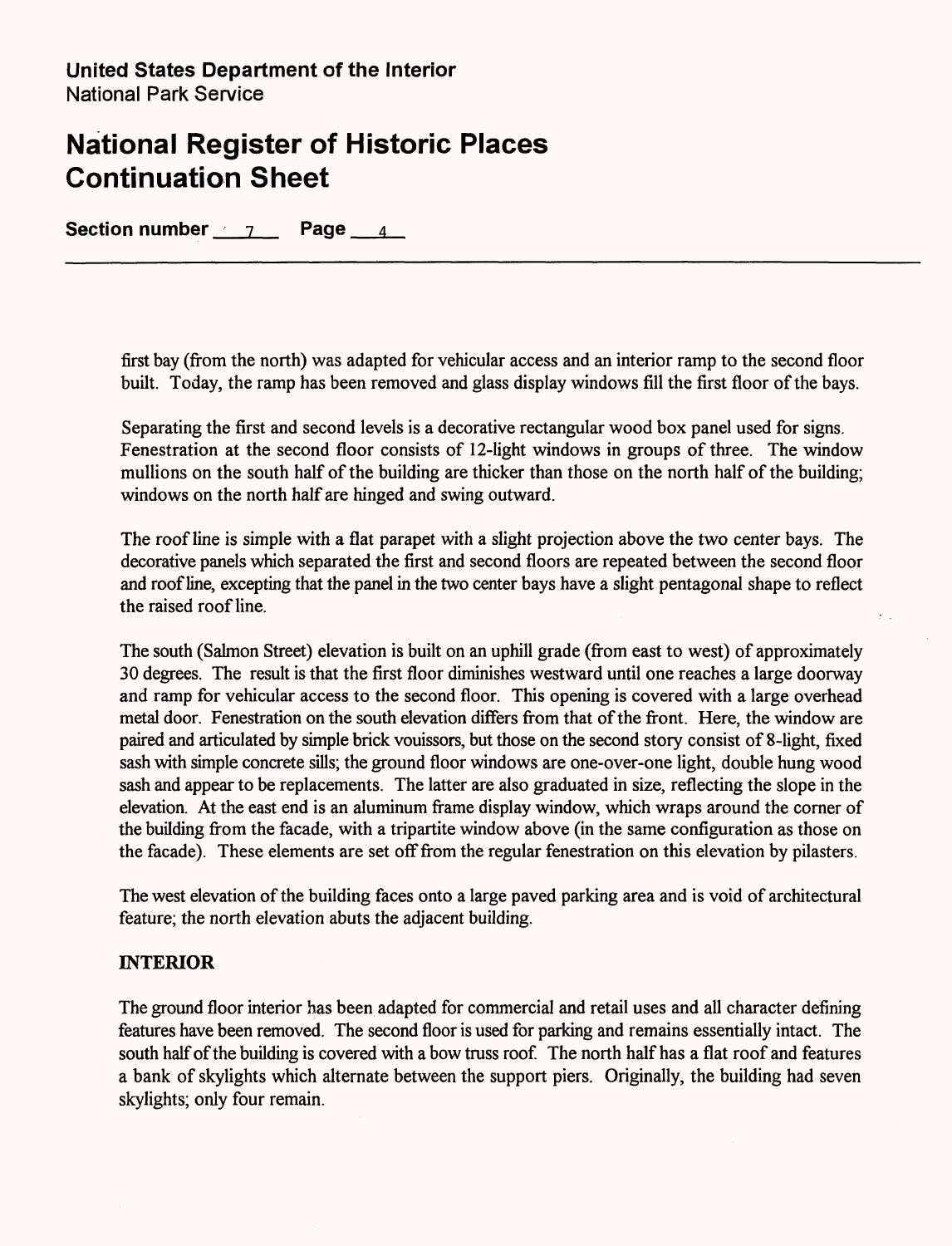$\sum_{i=1}^n \sum_{j=1}^n \frac{1}{j} \sum_{j=1}^n \frac{1}{j} \sum_{j=1}^n \frac{1}{j} \sum_{j=1}^n \frac{1}{j} \sum_{j=1}^n \frac{1}{j} \sum_{j=1}^n \frac{1}{j} \sum_{j=1}^n \frac{1}{j} \sum_{j=1}^n \frac{1}{j} \sum_{j=1}^n \frac{1}{j} \sum_{j=1}^n \frac{1}{j} \sum_{j=1}^n \frac{1}{j} \sum_{j=1}^n \frac{1}{j} \sum_{j=1}^n \frac{1}{j} \sum_{$ 

Section number 7 Page 5

### **MAJOR ALTERATIONS**

| Unknown | Install interior ramp to the second floor in the northern most bay off 10th Avenue;<br>modify display window accordingly. Design by J. S. Wilson. Work completed after<br>the Medical Arts Building was constructed, probably circa 1930. |
|---------|-------------------------------------------------------------------------------------------------------------------------------------------------------------------------------------------------------------------------------------------|
| 1962    | Adapt portions of the southeast corner interior space for office use. Design by Don<br>Byers for tenant (Jaggar Sroufe Co.)                                                                                                               |
| 1987    | Adapt southern half of the ground floor for commercial use. Design by GBD for<br>tenant (Bee Cleaners).                                                                                                                                   |
| 1988    | Remove ramp to second floor in northern most bay off 10th Avenue. Design by<br>KPFF.                                                                                                                                                      |
| 1991    | Adapt northern half of the ground floor for retail use. Design by RMF for tenant<br>(Ciclo Bicycles)                                                                                                                                      |

 $\tau$  .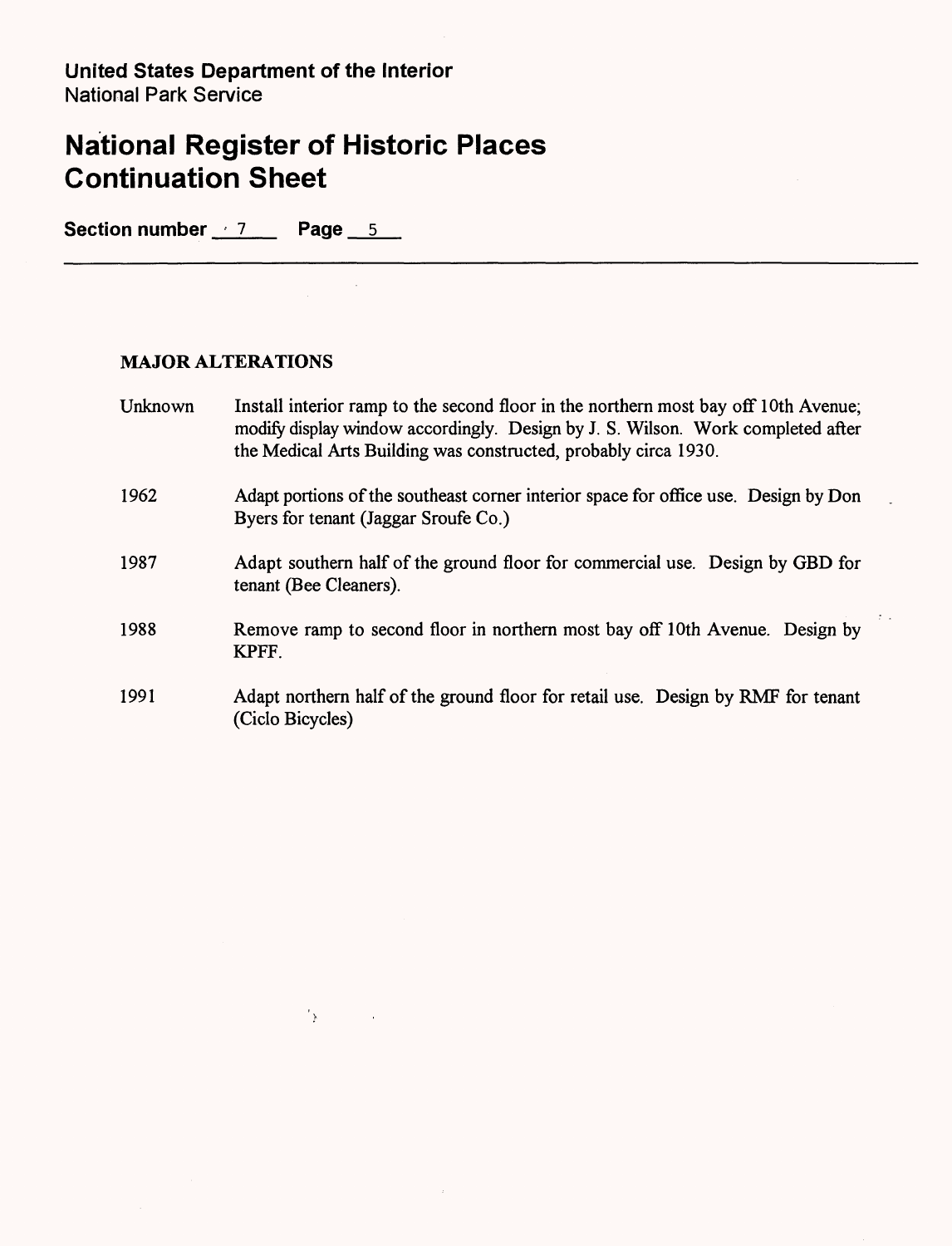#### Auto Rest Building

Name of Property

#### 8. Statement of Significance

#### Applicable National Register Criteria

(Mark "x" in one or more boxes for the criteria qualifying for National Register listing.)

- $\overline{\mathcal{L}}$  A Property is associated with events that a significant contribution to the broad pa our history.
- $\Box$  B Property is associated with the lives of significant in our past.
- $X \subset \mathbb{C}$  Property embodies the distinctive characteristics of a type, period, or method of construction represents the work of a master, or pos high artistic values, or represents a sign distinguishable entity whose components individual distinction.

 $\Box$  D Property has yielded, or is likely to yield information important in prehistory or his

#### Criteria Considerations (Mark "x" in all the boxes that apply.)

#### Property is:

- $\Box$  A owned by a religious institution or used religious purposes.
- $\square$  B removed from its original location.
- $\Box$  C a birthplace or grave.
- $\square$  D a cemetery.
- $\square$  E a reconstructed building, object, or struc
- $\Box$  **F** a commemorative property.
- $\Box$  G less than 50 years of age or achieved s within the past 50 years.

#### Narrative Statement of Significance

(Explain the significance of the property on one or more

#### 9. Major Bibliographical References

#### Bibliography

#.

(Cite the books, articles, and other sources used in prep

#### Previous documentation on file (NPS):

- $\Box$  preliminary determination of individual list CFR 67) has been requested
- $\square$  previously listed in the National Register
- $\square$  previously determined eligible by the Na **Register**
- D designated a National Historic Landmark
- D recorded by Historic American Buildings Survey

D recorded by Historic American Engineering Record #

Multnomah, OR

County and State

| the property            | 'Areas of Significance<br>(Enter categories from instructions)                    |  |  |  |  |
|-------------------------|-----------------------------------------------------------------------------------|--|--|--|--|
|                         | ARCHITECTURE                                                                      |  |  |  |  |
| have made<br>atterns of | COMMERCE                                                                          |  |  |  |  |
|                         | ÷                                                                                 |  |  |  |  |
|                         |                                                                                   |  |  |  |  |
| persons                 |                                                                                   |  |  |  |  |
| cteristics<br>tion or:  |                                                                                   |  |  |  |  |
| sesses                  |                                                                                   |  |  |  |  |
| iificant and<br>s lack  | <b>Period of Significance</b><br>1917-1926                                        |  |  |  |  |
|                         |                                                                                   |  |  |  |  |
| story.                  |                                                                                   |  |  |  |  |
|                         | <b>Significant Dates</b>                                                          |  |  |  |  |
|                         |                                                                                   |  |  |  |  |
|                         |                                                                                   |  |  |  |  |
| for                     |                                                                                   |  |  |  |  |
|                         | <b>Significant Person</b><br>(Complete if Criterion B is marked above)            |  |  |  |  |
|                         | N/A                                                                               |  |  |  |  |
|                         | <b>Cultural Affiliation</b>                                                       |  |  |  |  |
|                         | N/A                                                                               |  |  |  |  |
| ture.                   |                                                                                   |  |  |  |  |
|                         |                                                                                   |  |  |  |  |
| ignificance             | Architect/Builder                                                                 |  |  |  |  |
|                         | Jacobberger & Smith                                                               |  |  |  |  |
|                         |                                                                                   |  |  |  |  |
|                         |                                                                                   |  |  |  |  |
| continuation sheets.)   |                                                                                   |  |  |  |  |
|                         |                                                                                   |  |  |  |  |
|                         | aring this form on one or more continuation sheets.)                              |  |  |  |  |
| sting (36               | Primary location of additional data:<br>$\Box$ State Historic Preservation Office |  |  |  |  |
|                         | $\Box$ Other State agency                                                         |  |  |  |  |
| tional                  | $\Box$ Federal agency                                                             |  |  |  |  |
|                         | <b>W</b> Local government<br>$\Box$ University                                    |  |  |  |  |
| (<br>Suntav             | <b>图 Other</b><br>Name of repository. Oregon Historical Society                   |  |  |  |  |
|                         |                                                                                   |  |  |  |  |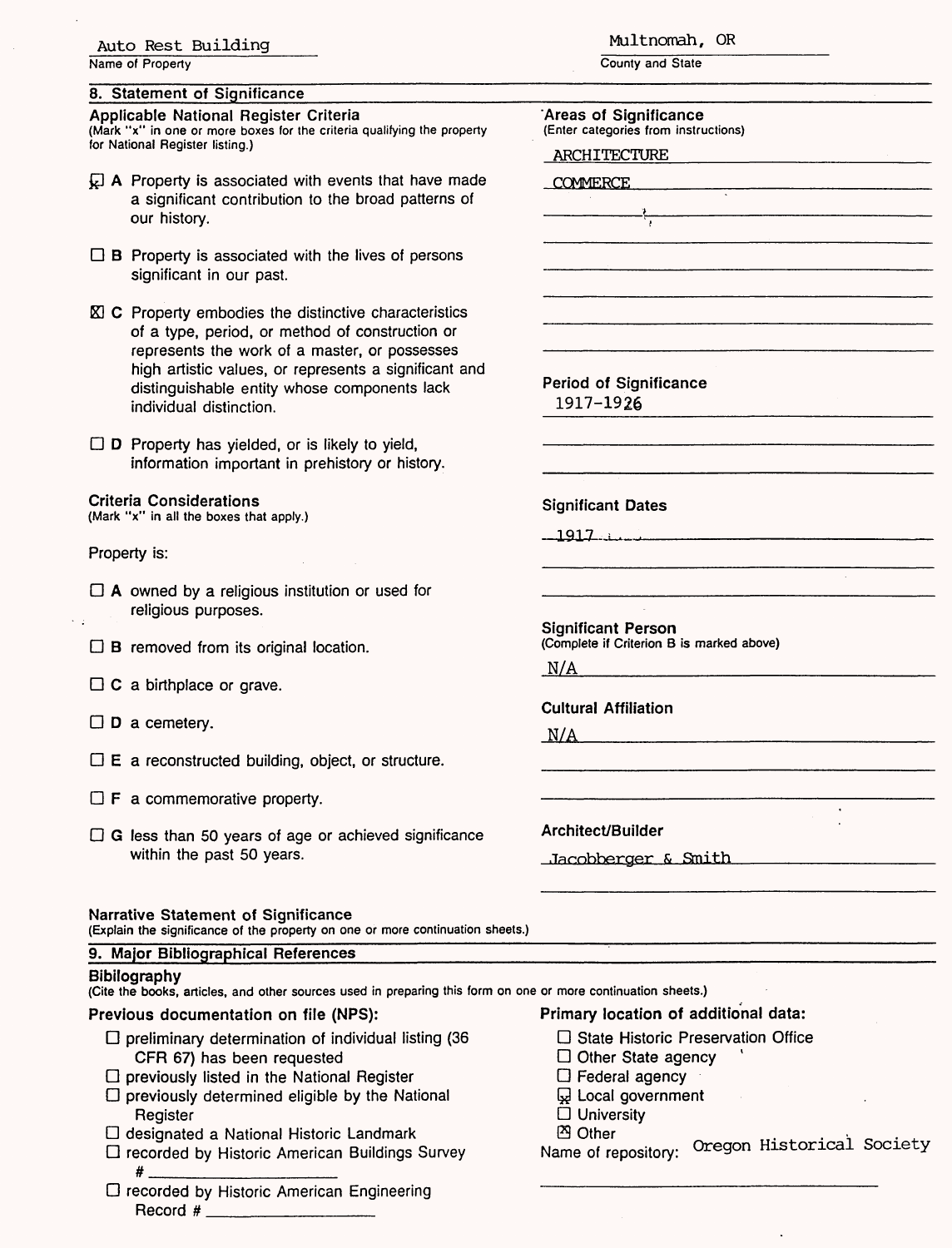## **National Register of Historic Places Continuation Sheet**

Section number  $\frac{8}{2}$  Page  $\frac{1}{2}$ 

**AUTO REST GARAGE (1917)** 925-935 SW Tenth Avenue Portland, Multnomah County, Oregon

### **COMMENTS OF THE STATE HISTORIC PRESERVATION OFFICE**

The Auto Rest Garage stands at the northwest corner of Tenth Avenue and Salmon Street on the westerly edge of Portland's central business district. Having a footprint of 100 x 90 feet, the two story building of heavy timber frame construction faced with red brick presents its longer frontage on SW Tenth. Built as a showroom and sales outlet for Stutz and Columbia Six automobiles, the garage represents, architecturally, a conventional small scale Commercial-style design by the Portland firm of Jacobberger and Smith. Its straightforward utilitarian character is enhanced by Joseph Jacobberger's detailing of the facade which includes shallow triangular pediments marking central entrance bays in either section, brick strip pilasters, stylized raised ornament, and inset panels.

The preparers point out that SW Tenth Avenue formerly was home to a number of auto sales and service businesses in addition to this one. The building was erected in two separate episodes in the same year as adjoining sections. Originally, either section had sliding garage doors. The later, north section was prompted by the volume of sales and a need for storage of inventory. Today, the building combines retail, office, and parking functions. All historic features have been replaced in the ground story interior, but the second story is intact. About 1930, a ramp to the second floor was installed in the north section and the vehicle access was modified. Facade openings in the second story of the south section are three-part, 12-light windows with heavy mullions. It is the south section that is enclosed with a roof support system of bow string trusses. Windows in the north section are similar to industrial sash and have central pivot windows.

While the Auto Rest Garage does not have the finish quality of William Knighton's counterpart for the 1910 Packard dealership on NW Twenty-third Avenue, it does contribute to a class of highly-specialized commercial-industrial buildings in Portland which have been studied in the context of the rise of the auto industry. This garage, together with the Rose City Electric Automobile Garage of 1910 on NW Twentieth Avenue, mark the opening years of auto sales and service on Portland's west side and therefore meets National Register Criterion A and C in the areas of commerce and architecture.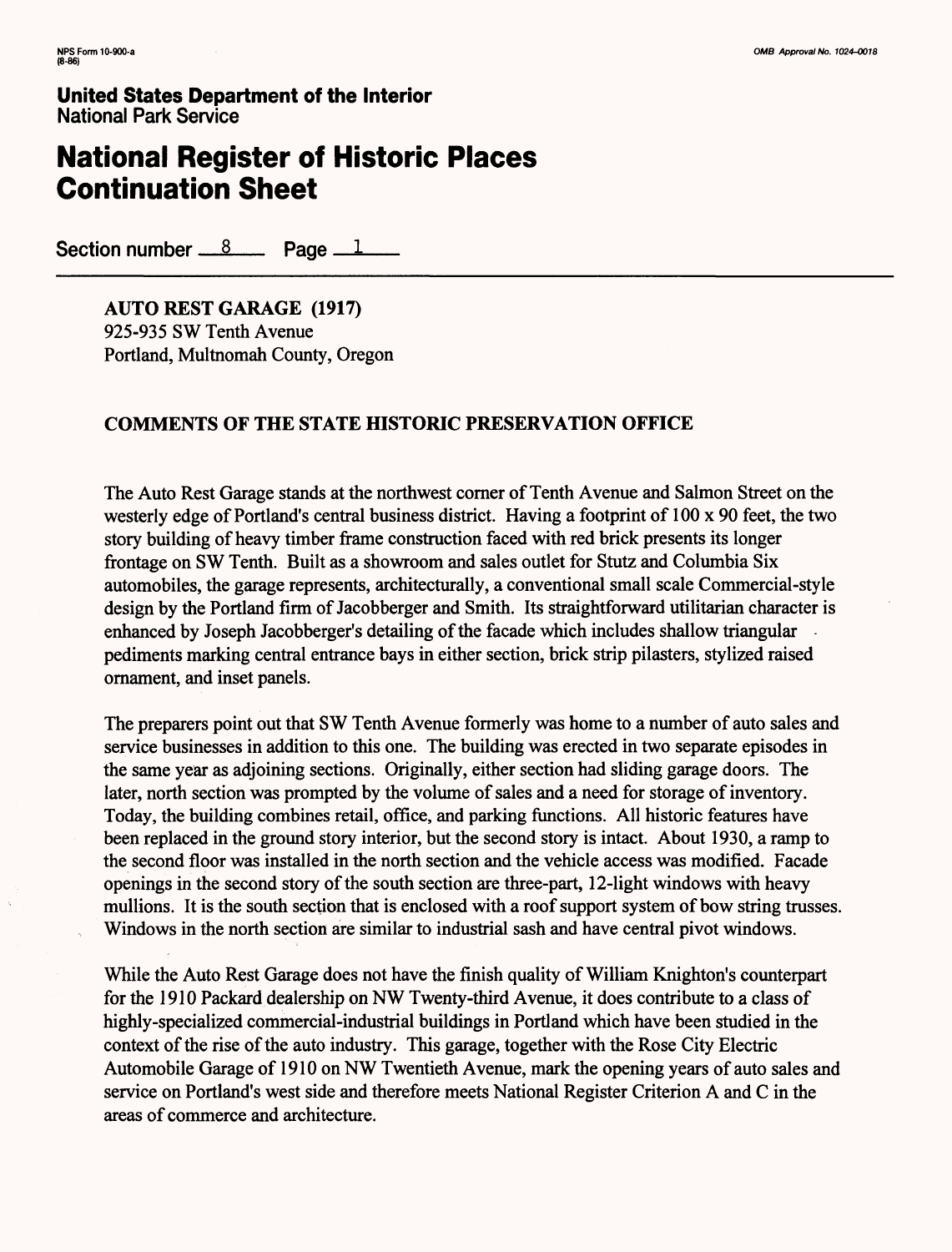## **National Register of Historic Places Continuation Sheet**

Section number  $\frac{8}{2}$  Page  $\frac{2}{2}$ 

C. D. McPhail was named Oregon distributor for the Stutz Corporation, one of the leading manufacturers of the early automotive industry in America. Stutz cars were distinguished for speed and advanced engineering. McPhail's second dealership was the United States Automobile Company Columbia Six. The application shows that the nature of the automotive business in early years was unpredictable until the industry cohered after the First World War. Short-lived success of the manufacturers forced McPhail to switch to Goodrich Tire sales and to automotive service. By the mid 1930s, the building had beome an auxiliary parking structure for the adjacent Medical Arts Building (1926). The ramp to the upper story storage level which was installed in the north section at this time was in service to the 1980s, at which time it was removed in a renovation for ground story retail space. The second story of the building remains in use for automobile storage. Present access to the upper level is from Salmon Street.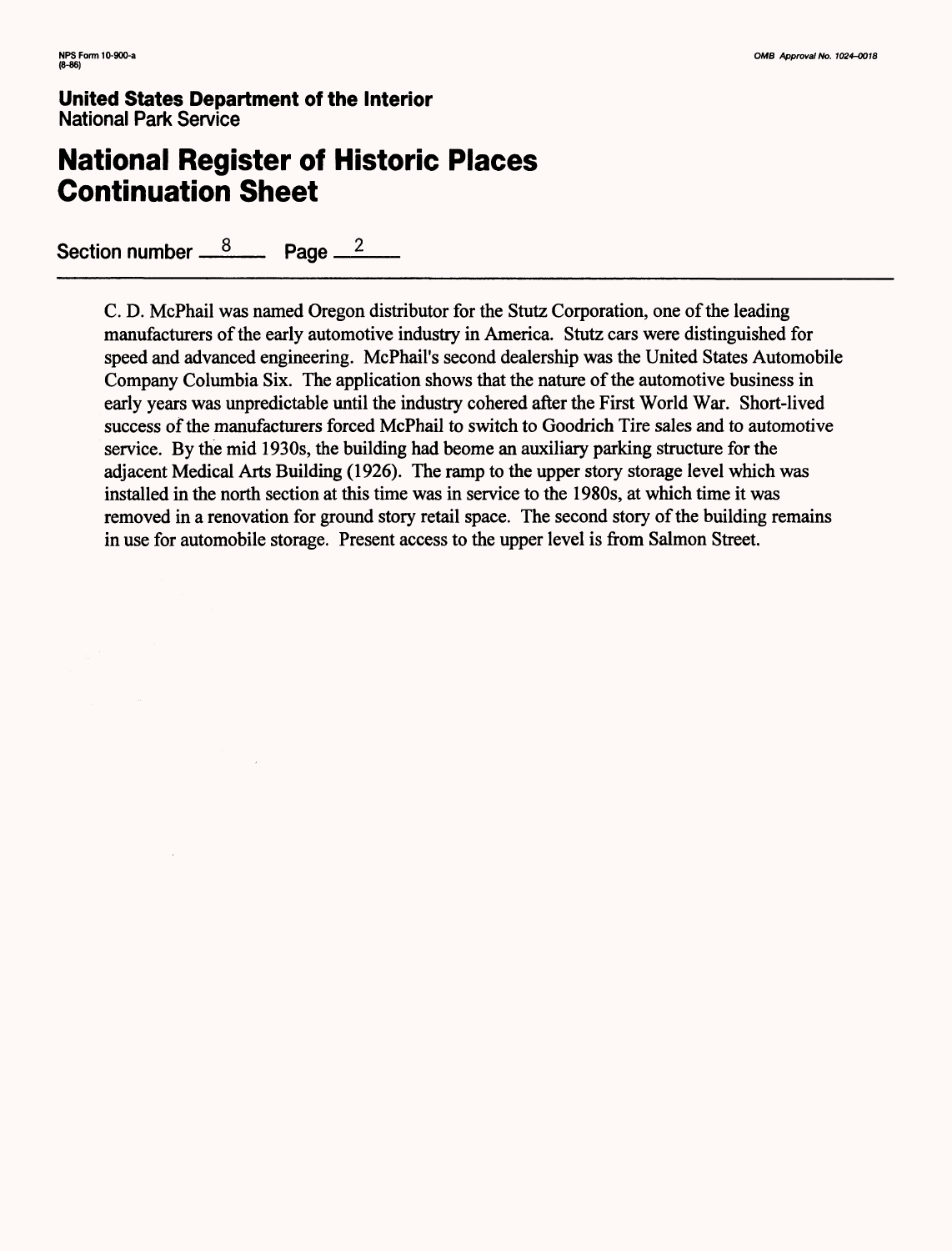**Section number** 8 **Page** 3

### **SETTING**

The Auto Rest Building is located on Lot 3 and the east 90 feet of Lot 4 on Block 249 of the original Overton-Lovejoy land claim. The land was first claimed in 1843 by a frontiersman from Tennessee by the name of William Overton. To file his 640-acre claim, Overton hired an Oregon City lawyer by the name of Asa Lawrence Lovejoy, paying him with a half interest in the property. Over the years, the ownership of this claim divided and subdivided as portions surveyed, plots sold and fortunes came and went.

During the late 1860's and early 1870's, residential homes were built and by 1883, the area was a choice residential community and included a number of churches. According to the 1889 Sanborn Map, Block 249 contained ten two-story single family residences. As the city grew, in the early 1900's, the houses were converted to apartments and flats and a number of apartment houses were built. Also, constructed were the Lincoln High School and Shattuck School. In the 1920's and 1930's, more apartment houses were constructed as well as the Masonic Temple, Portland Theater and the Portland Art Museum.

With the rise of the automobile, beginning in the first decade of the 1900s, dealers soon established automobile showrooms. One central location was Burnside and Broadway. As the city's population grew, however, these showrooms were gradually nudged further outside the center. By the second decade, many were locating further west on Burnside, others located along 10th Avenue.

### **HISTORY OF THE BUILDING**

In the ten years from 1910 to 1920, automobile ownership in America rose from 181,000 to over 4,000,000. The car was revolutionizing the way America lived. For those with the right entrepreneurial spirit, automotive sales offered the opportunity for a quick and painless road to riches. In the 1910s, there were over 250 distinct automobile manufacturers. Each of these manufacturers needed an aggressive, smart businessman to sell their name plates in hometowns across America.

Certainly, with the Model T, Ford came to dominate the marketplace. But, as today, prestige and status prompted people to buy more than basic transportation.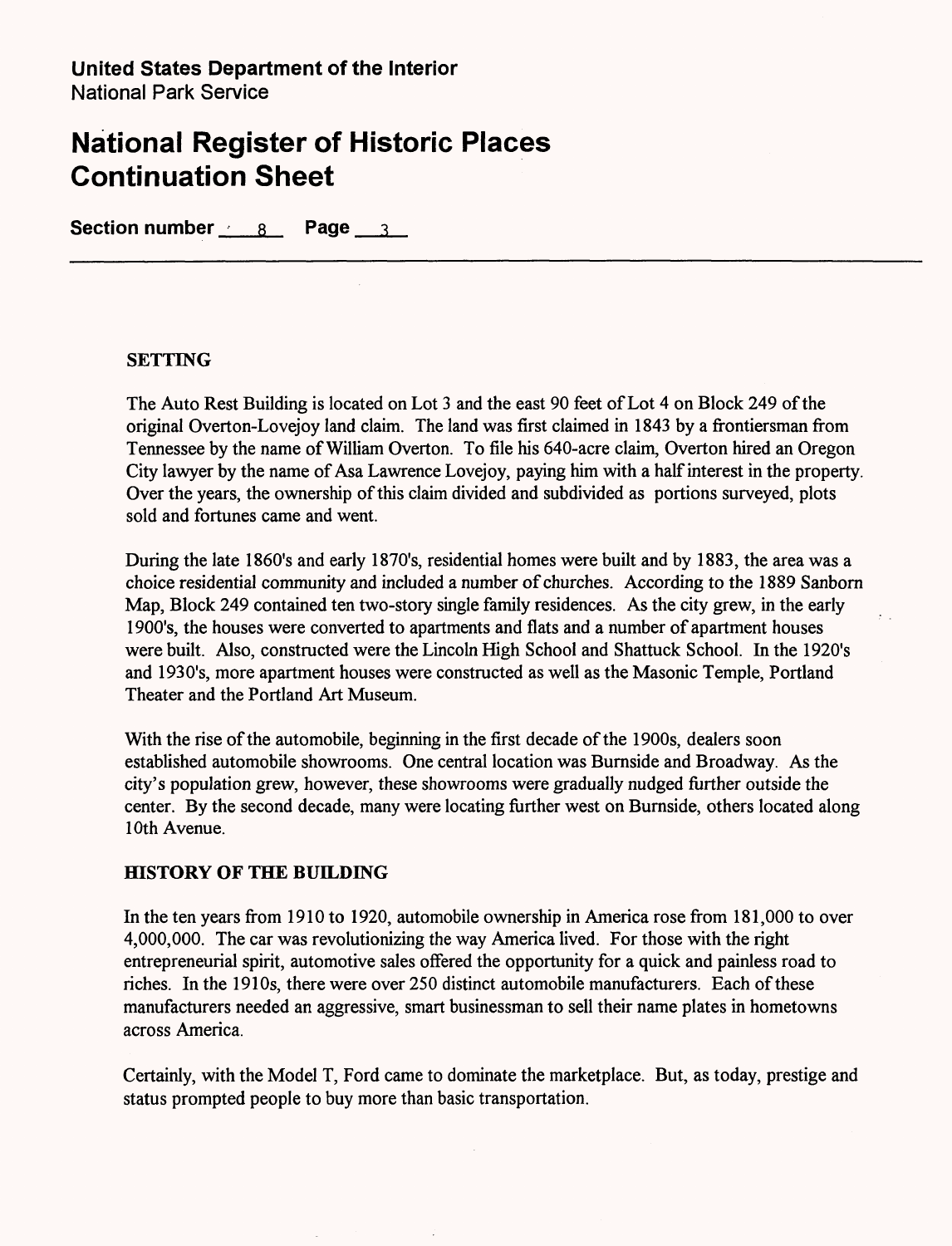**Section number - 8 Page 4**

C. D. McPhail was a sales representative for the Shell Oil Company, living in Portland. A year later, the Stutz Corporation named him as their Oregon distributor. For an entrepreneur, Stutz was a name to be excited about.

Harry C. Stutz grew up in outside of Dayton, Ohio in the late 19th century. A tinkerer, he built his first car at the age of 21, adapting parts from the farm as well as other cars. In 1903, at the age of 27, he moved to Indianapolis and seven years later, by age 34, he was running his own auto parts business. In 1911, Stutz built a car to run in the inaugural Indianapolis 500. Averaging 68.25 miles per hour, the car finished eleventh but required no mechanical adjustments in the course of the grueling race. Stutz pronounced: "The Car That Made Good in a Day." With his success, Stutz began manufacturing automobiles that were sporty, fast and technologically advanced. By 1917, Stutz began manufacturing his own power plant, a 16-valve motor. In that year, Stutz manufactured over 2000 vehicles—but he could not keep pace with demand.

C. D. McPhail wanted to be part of this. He worked with Mrs. R. S. Patterson who owned a parcel of land at 10th and Taylor to build a showroom. He also worked with C. W. Osborne to finance the operation. At first, they built a two-story building with 50 foot frontage. Joseph Jacobberger designed the building in the late spring of 1917 and construction took about two months. By the end of December, his first shipment of Stutz arrived. But as with his manufacturer, he could not keep the product in stock. Within a couple of months, it became clear that they had to accommodate a larger inventory, both in terms of gaining more attention from the manufacturer and for covering the turnover. A second 50-foot wide building was built, beginning in May and completed in July.

To gain capital to expand the manufacturing plant, Stutz sold stock publicly. Anticipating the ability to fill orders, Stutz ordered his dealers to take all the orders they could. Stutz got a reputation for speed and drivability among its owners, and for false promises of product delivery among their dealers. A wall street speculator, Alan Ryan, bought control of the company and by 1919, Stutz had left his own company. By 1922, Ryan sold out to Bethlehem steel magnate Charles Schwab who repositioned the company from aggressive roadster to sophisticated beauty.

Through these machinations, C. D. McPhail still had to have product to sell. He arranged for a second dealership, this time for the "Columbia Six." In 1915, several of the leading automobile executive joined together to form the United States Automobile Company, a parallel organization to General Motors. The executives came from Packard, Oldsmobile, King and E-M-F. Their first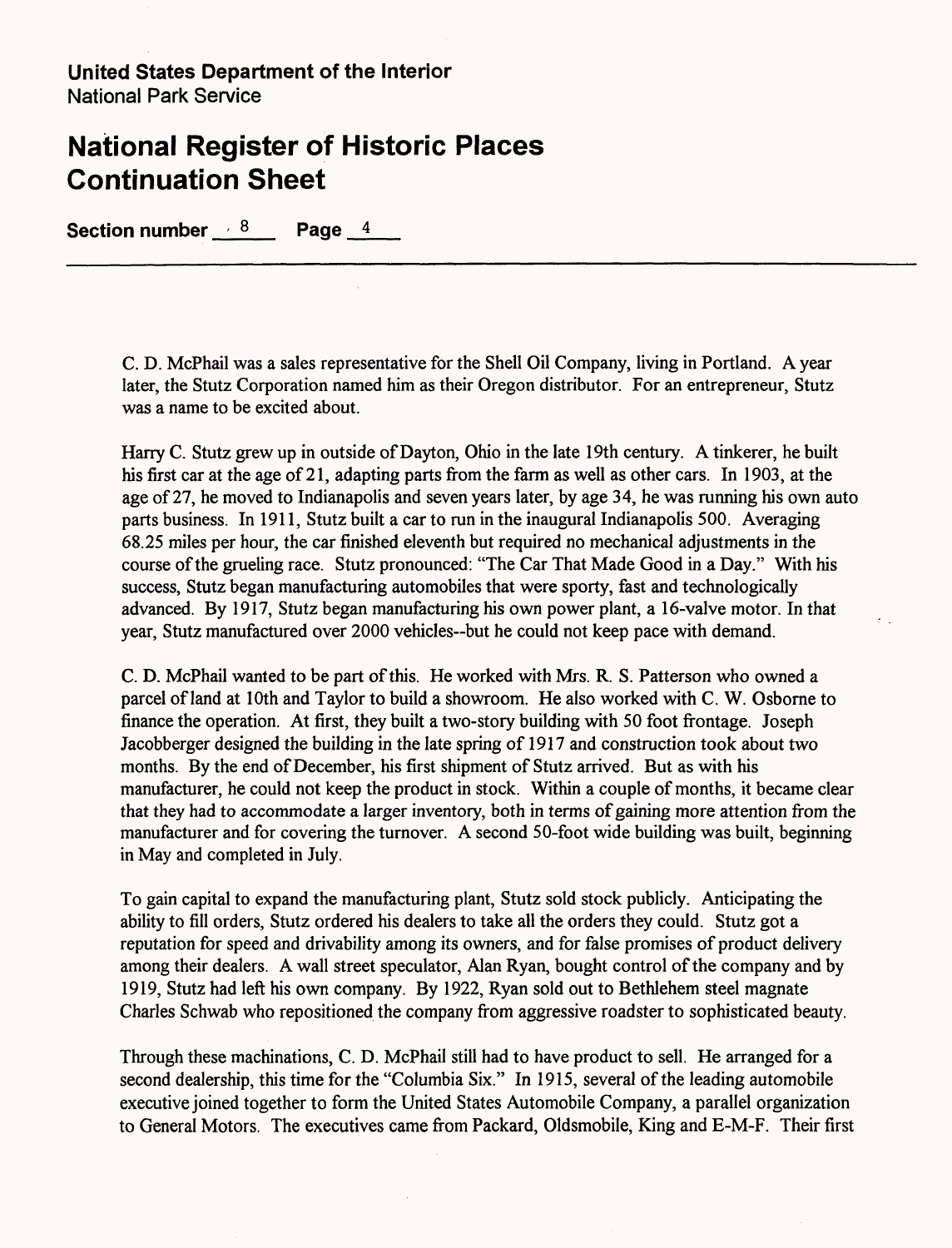**Section number - a Page 5** 

product was the Columbia Six, an assembled car but one well regarded for its price (\$1450 compared to \$2250 for the Stutz) and its style. The dash featured a walnut instrument panel, beveled windows and hassock. Yet, like so many other automobile stories, the success was momentary. By 1923, United States Automobile had purchased the Liberty Motor Car and collectively went bust.

These poor choices largely doomed the Auto Rest Garage. With his creation of the Model T, Henry Ford had begun his assault on the automobile market; by World War I, he was selling nearly half the cars in America. Following the war, the American automobile industry began its long process of consolidation into what is now a handful of manufacturers. Manufacturers need for dealers waned. McPhail attempted to redirect the business to service, becoming a Goodrich Tire distributor and focusing increasingly on service. Yet by mid-part of the 1920s, the Auto Rest Garage was history. To the end of the roaring twenties, the building would house two automotive-related service businesses—generally one per floor.

By the mid-1930s, with the memories of Stutz Bearcats distant, the building found its niche as the Medical Arts Garage. It provided convenient parking for tenants and patients patronizing the Medical Arts Building adjacent to the north. That building had been built in 1926 and although it had a garage in the basement, there was demand for more parking. The building remained the Medical Arts Garage will into the 1980s, when it was purchased and revamped for ground floor retail. The second floor continues to be used for parking.

### **THE AUTOMOBILE COMES TO PORTLAND**

Few inventions revolutionized day to day life as has the automobile. At first, it was a tinker's toy. Usually the product of wagon makers and bicycle shops, it ran on steam, electricity, or gasoline. The first practical car is credited to Gottlieb Daimler and Carl Benz in Germany in 1885.

Charles and Frank Duryea of Springfield, Massachusetts made the first American gasoline automobile. On September 20, 1893, Frank drove a four horsepower, one-cylinder car 200 feet. By 1897, Winton Motor Carriage Company of Cleveland became the first production manufacturer of automobiles. Their car was a two-cylinder, ten horsepower vehicle that could travel as fast as 15 miles per hour. In 1898, the Winton Carriage Company made 22 cars. Number 12 was sold to James Ward Packard of Warren, Ohio. Legend has it that Packard was not happy with his car and suggested improvements. Winton told Packard that if he was so smart,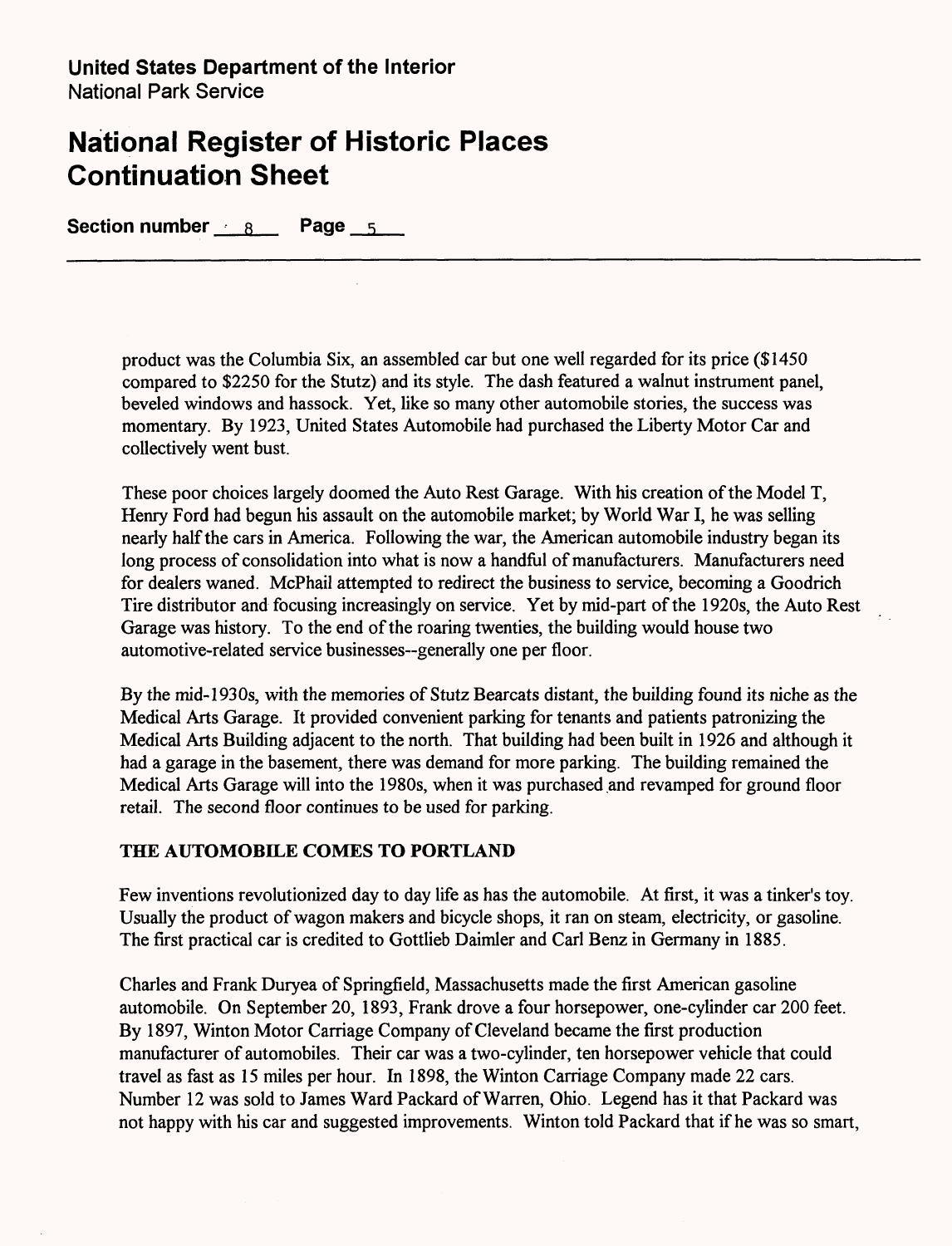**Section number 8 Page 6**

he should build his own. Packard did just that, launching the Ohio Motor Car Company and producing his first automobile within a year. Packard went on to become one of the premier marques of the American automobile industry.

At this same time, the first automobile, the Locomobile, arrived in Portland. In 1898, Henry Wemme brought it here by rail from Massachusetts.

Between 1901 and 1910, the automobile became a primary component of American culture. Production rose from 7,000 in 1901 to 181,000 in 1910. In 1898, there were 50 automobile manufacturers in the country. A decade later, there were nearly five times that.

To demonstrate reliability, manufacturers sponsored cross country trips. In 1903, Sewell K. Crocker of Tacoma, Washington and Dr. H. Nelson Jackson of Burlington, Vermont drove the first transcontinental automobile trip. From San Francisco to New York, the trip took 64 days. 1905 saw the first transcontinental road race, from New York to Portland. Two curved dash Oldsmobiles named "Old Scout" and "Old Steady" made the 4,000 mile trip in 44 days. They arrived in Portland on June 20th, at the opening of the National Good Roads Association Convention at the Lewis and Clark Exposition.

 $\mathcal{L}$ 

The incredible growth in production continued through the next decade. Cars transformed from luxury to necessity. In 1909, Portland had 13 dealerships. They sold cars named Auburn, Buick, Cadillac, Oldsmobile, Pierce-Arrow, Studebaker, Winton and Ford. At the time, there were over 250 different car makers in the United States. However, that was also the year Henry Ford introduced the Model T. Built in an hour and a half on an assembly line, the "T" cost \$850. Ten years later, Ford had reduced the cost to a mere \$360. The car was affordable to nearly anyone. Based on the concept of interchangeable parts, production was high enough that dealers stocked extra or "spare" parts and mechanics began to be "part changers." In 1908, Ford had 9% of total automobile sales. Ten years later, it had 48%.

Production of cars to over 4 million by the end of the 1920's. Nationally, one in five households owned a car by the end of the 1920's. In Portland, that average was one in four.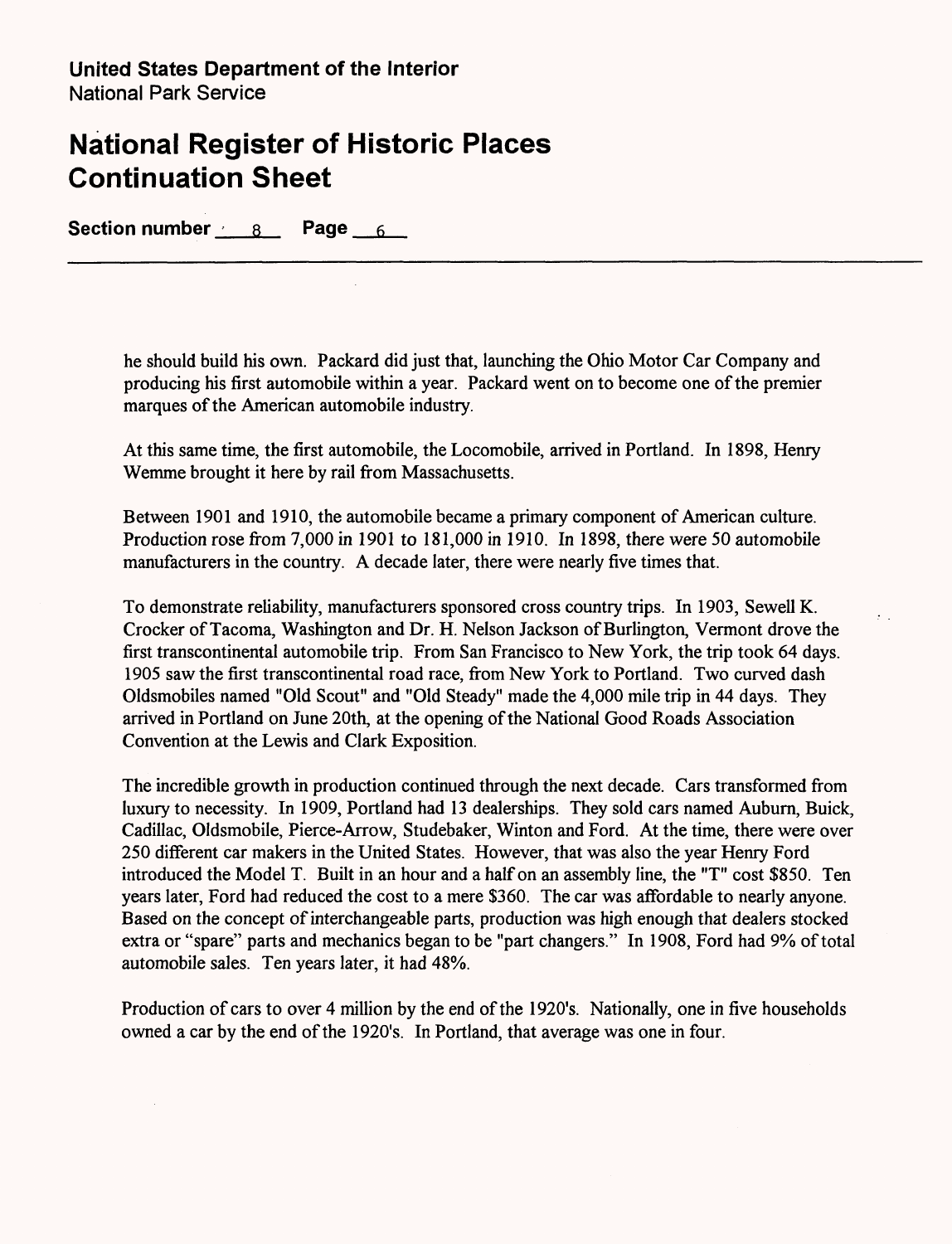Section number 8 **Page** 7

### **COMPARATIVE ANALYSIS OF AUTOMOBILE-RELATED BUILDINGS IN PORTLAND**

The 1917 Auto Rest Building is one of the earliest extant building in the city built specifically for automobile-related use. The only earlier structures are the 1910 Packard Services Building, located at 124 NW 23rd Avenue, the 1910 Rose City Electric Garage, located at 120 NW 20th Avenue, and the 1913 Thompson Garage, located at 612 SW 12th. A review of automotive related buildings in the Historic Resources Inventory of Portland reveals that while numerous resources from the 1920s and beyond exist, the number of resources dating to the 1910-19 is limited:

*The 1910 Rose City Garage.* Located at 120 NW 20th Avenue, this one story brick electric automobile showroom was designed by Lewis & Lewis. Built the same year as the Packard Services Building, it is one of the two earliest structures specifically built for automobile use in the city. The Rose City Garage is the only known electric car showroom in the city. It was listed on the National Register under category "A" as one of the earliest known extant automotive showroom in Portland.

*The 1910 Packard Services Building.* Located at 121 NW 23rd Avenue, this two-story brick automotive showroom was designed by William C. Knighton and listed on the National Register last year under category "A" as one of the earliest known extant automotive showroom in Portland and under category "C" as a outstanding design by William C. Knighton.

*The 1913 D. P. Thompson Garage:* Located at 610 SW 12th Avenue, this one story brick structure was designed by A. J. McClure as a garage/showroom. It is included in the Historic Resources Inventory of Portland as a Rank HI resource. The building was substantially modified in 1966 for retail occupancy.

*The 1917 Auto Rest Building.* Located at 925-35 SW Tenth Avenue, this two-story brick structure was designed by Joseph Jacobberger as a automotive showroom for the *Stutz* and *Columbia* automobile lines. Although the ground floor has been modified for commercial use, the building's form is essentially intact.

*The 1917 East Ankeny Garage:* Located at 104 SE 7th Avenue, this one story brick utilitarian building was constructed as a garage. It has been substantially altered with the interior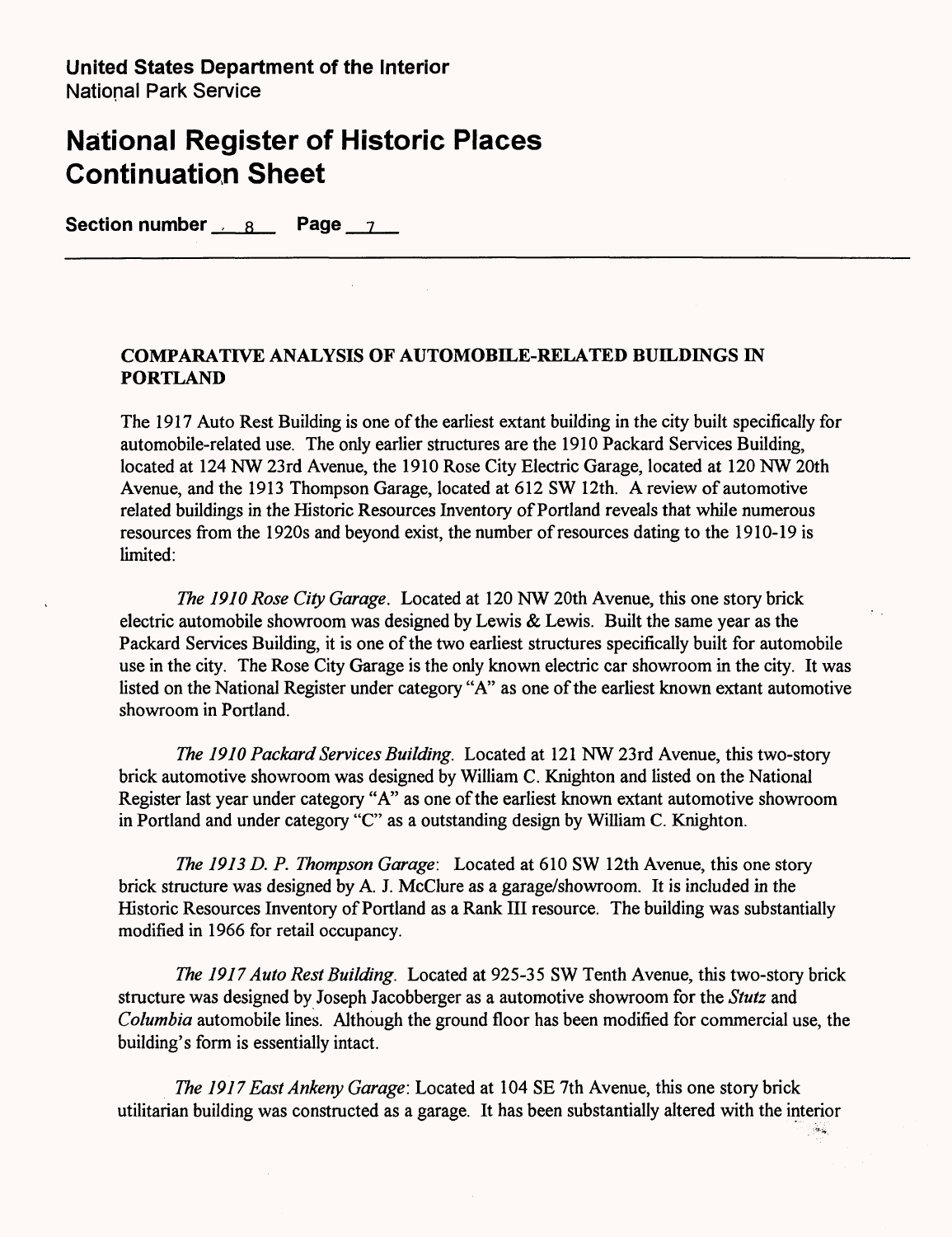**Section number 8 Page 8** 

modified for occupancy as a church.

Reflecting the boom in automobile sales, the number of automobile showrooms and garages listed in the Historic Resource Inventory of Portland grow substantially beginning in 1919 and 1920, all devoted to the gasoline-powered car:

*The 1919 Auto Building.* Located at 220 NW Broadway, this four-story reinforced concrete utilitarian structure was designed by Hotaling and Dougan as an automobile garage/ showroom. It is included in the Historic Resources Inventory of Portland as a Rank III resource. The building is reasonably intact although the storefronts were substantially modified in 1945.

*The 1919 J. M. Llewellyn Garage.* Located at 6464 N. Greeley Avenue, this one story reinforced concrete utilitarian structure was designed by W. W. Lucius as an automobile garage. For the most part, the building is as built.

*The 1919 E. L. Perry Garage.* Located at 3149 N. Willamette Boulevard, this one story brick utilitarian structure was designed by it owner, E. L. Perry as an automobile garage. The garage portion is largely intact, although an unfortunate two story addition (C. 1950s) was added to the front facade.

*The 1920 Motor Inn Garage.* Located at 2712 E. Burnside, this one story frame and stucco building was constructed as an automobile garage and is largely intact.

By the 1920s, the inventory lists an ever increasing number of garages, filling stations and service buildings—many in the Spanish Colonial design—relating to the automobile.

### **JOSEPH JACOBBERGER - Architect**

Joseph Jacobberger was a prominent architect in Portland during the first 30 years of this century, performing much work for the Catholic Church. He was born in Alsace-Lorraine on March 19, 1867 and came to the United States with his parents at the age of two in 1869. He spent his boyhood in Omaha, Nebraska and attended Creighton University in Omaha.

Jacobberger first practiced in Minneapolis, Minnesota. In 1890, he moved to Portland and worked for several years in the office of Whidden & Lewis. Later he worked for a while in Los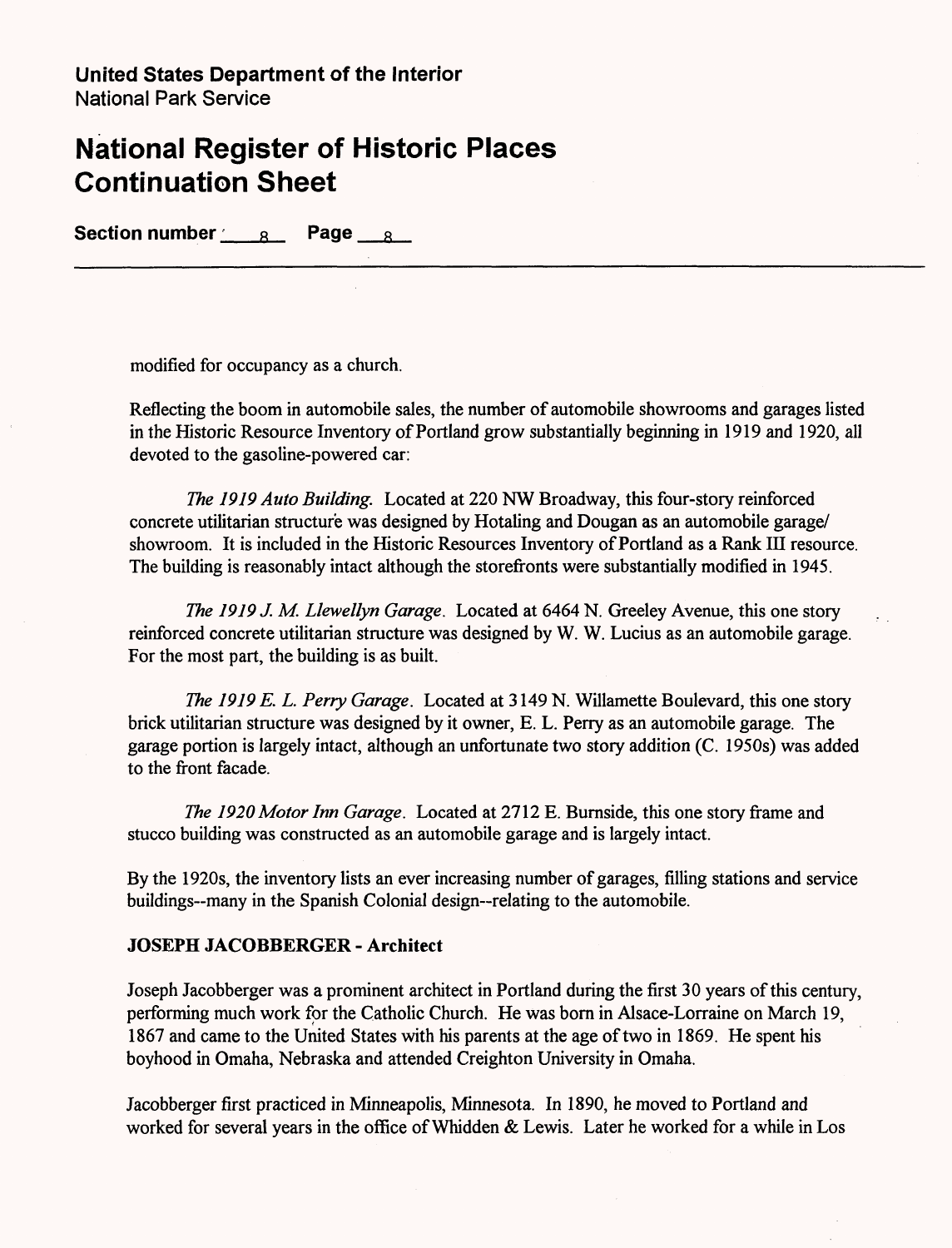**Section number** 8 **Page** 9

Angeles where his son, Francis, was born in 1898. In 1900, Jacobberger returned to Portland with his family and proceeded to build a solo practice. For the first decade most of his projects were residential or small commercial and institutional buildings. In 1913, he designed the Geisy-Failing House on the back of the ridge behind the Walter V. Smith House. It also uses Craftsman features in its design, but is more Continental in its concept. In comparing the Smith and Geisy-Failing Houses, while both may be termed Craftsman, they are not at all alike. Together, they exhibit the diverse skill and talent of Joseph Jacobberger as a designer.

In 1912 Jacobberger formed a partnership with Alfred H. Smith and from that time on his practice flourished with the size and importance of his projects increasing. Among the most important of his Portland projects were the Knights of Columbus Building (1920); St. Mary's Cathedral (1925); The Church of the Madeleine; the Gardeners' and Ranchers' Market; and an addition to St. Vincent Hospital (1930). He also developed a ten-year building program for Columbia University in Portland.

Jacobberger received license No. 35 under the grandfather clause when licensing of architects was commenced in Oregon in 1919. He served on the Oregon State Board of Architect Examiners from 1926 to 1928 as vice president. He was a longtime member of the Oregon Chapter of the AIA joining in 1914 and serving as president from 1917 to 1919.

Joseph Jacobberger died March 18, 1930 at the age of 62 following a heart attack suffered at his home. He was survived by his wife and five children. His son Francis was also an architect and carried on his father's firm for many years.

### Comparative Analysis of Joseph Jacobberger's works

Although Jacobberger's body of work is substantial, relatively few commercial structures that he designed exist. Most of his works identified in the Historic Resources Inventory for the City of Portland are apartment buildings, residential hotels, residences, and churches. The inventory only recognized two commercial structures: the 1915 Lombard Building and the 1917 Auto Rest Building. The 7975 *Lombard Building* is located at 134 NW Eighth Avenue. It is a three-story half-block masonry building which originally functioned as a warehouse and garage.

Most of Jacobberger's works are located in the northwest and southwest sections of the city. Downtown, in addition to the two commissions mentioned above, Jacobberger designed the 1901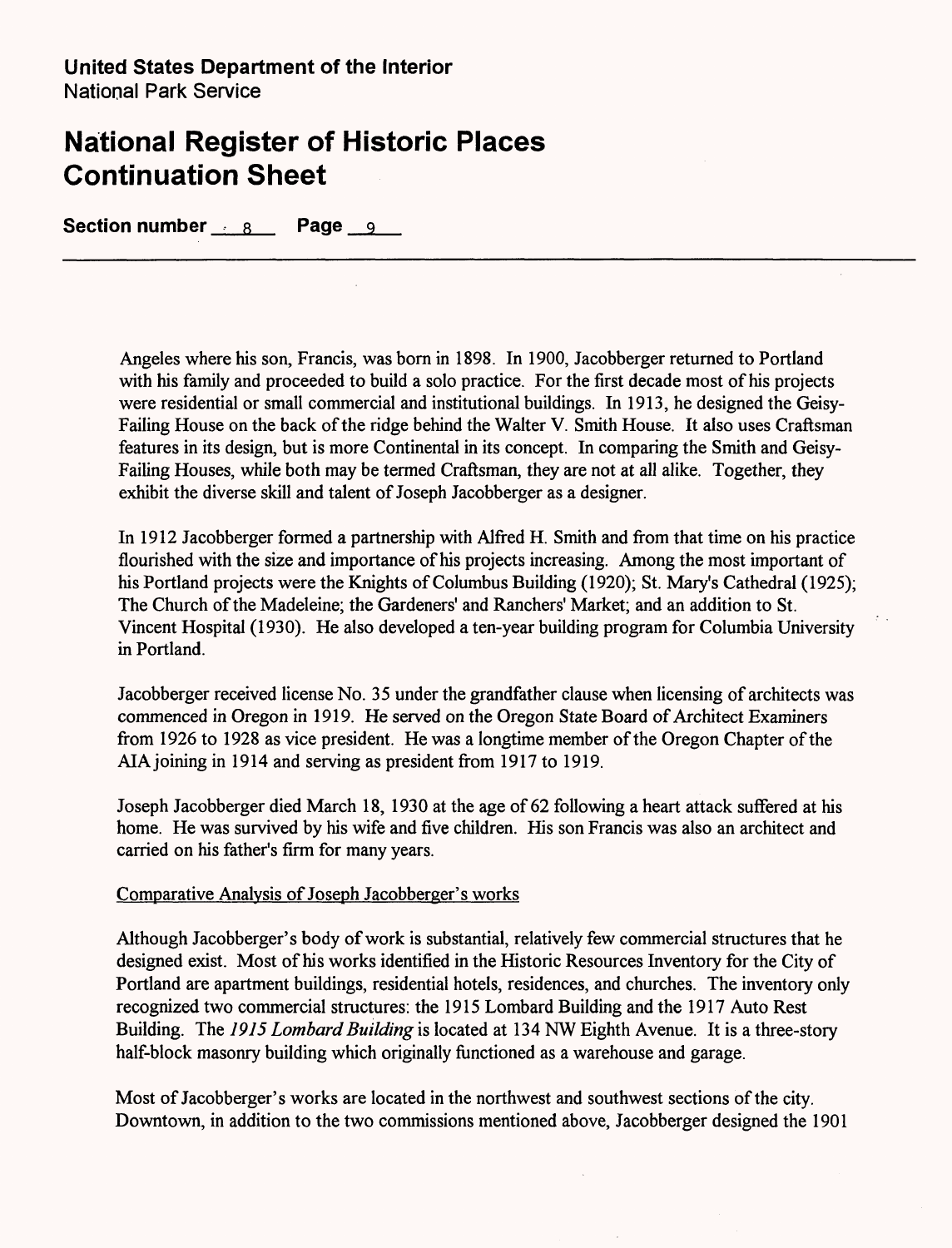# **National Register of Historic Places Continuation Sheet**

 $\epsilon_{\infty}$ 

 $\hat{\boldsymbol{\beta}}$ 

 $\frac{1}{2}$  ,  $\frac{1}{2}$ 

Section number <u>6 8</u> Page 10

<u> 1980 - Jan Barnett, mars andrew Maria Barnett, mars a</u>

Church of St. Michael, the 1906 York Apartments, the 1907 Esquire Hotel, and the 1908 Nortonia Hotel.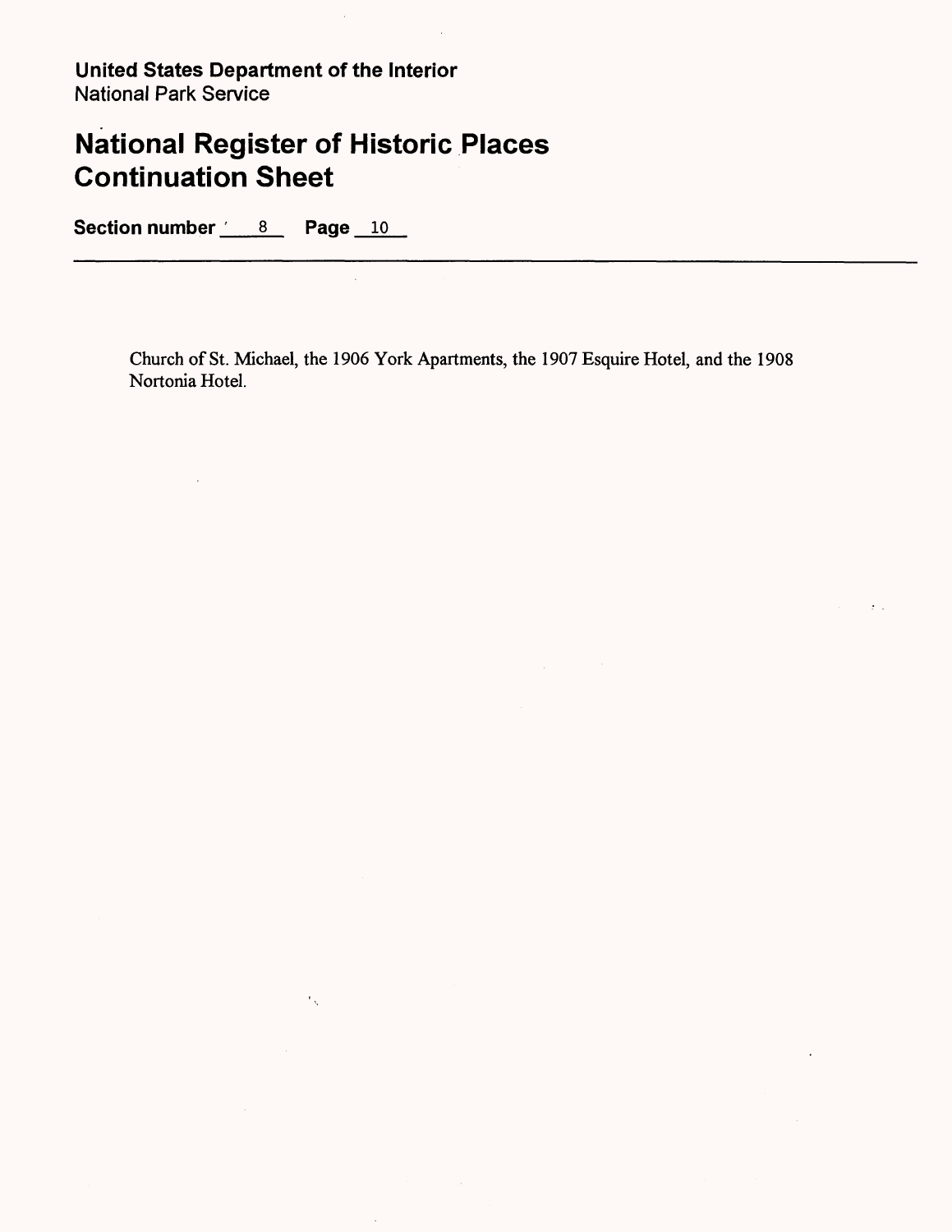## **National Register of Historic Places Continuation Sheet**

**Section number 9 Page 2** 

### **BIBLIOGRAPHY**

Abbott, Carl. Portland: Planning. Politics and Growth in a Twentieth Century City. (Lincoln: University of Nebraska, 1983)

Blumenson, John J. G. Identifying American Architecture. (Nashville, TN: American Association for State and Local History, 1977)

Bosker, Gideon and Lencek, Lena. Frozen Music. (Portland, OR: Western Imprints, 1985)

City of Portland Buildings Bureau microform and card files.

Historic Resource Inventory, City of Portland, Oregon

Labbe, John T., Fares. Please: Those Portland Trolley Years. (Caldwell, ID: The Caxton Printers, 1980)

Limpert, Susan, Street Use and Development in Portland.

MacColl, E. Kimbark. The Shaping of a City: Business and Politics in Portland. Oregon. 1885-1915. (Portland, OR: The Georgian Press, 1976)

MacColl, E. Kimbark. The Growth of a City: Power and Politics in Portland Oregon. 1915-50. (Portland, OR: The Georgian Press, 1979)

Marlitt, Richard. Nineteenth Street. (Portland, OR: The Oregon Historical Society, 1978)

Multnomah County Tax Assessor records, microform, automated data files and card files.

The Oregonian

The Oregon Journal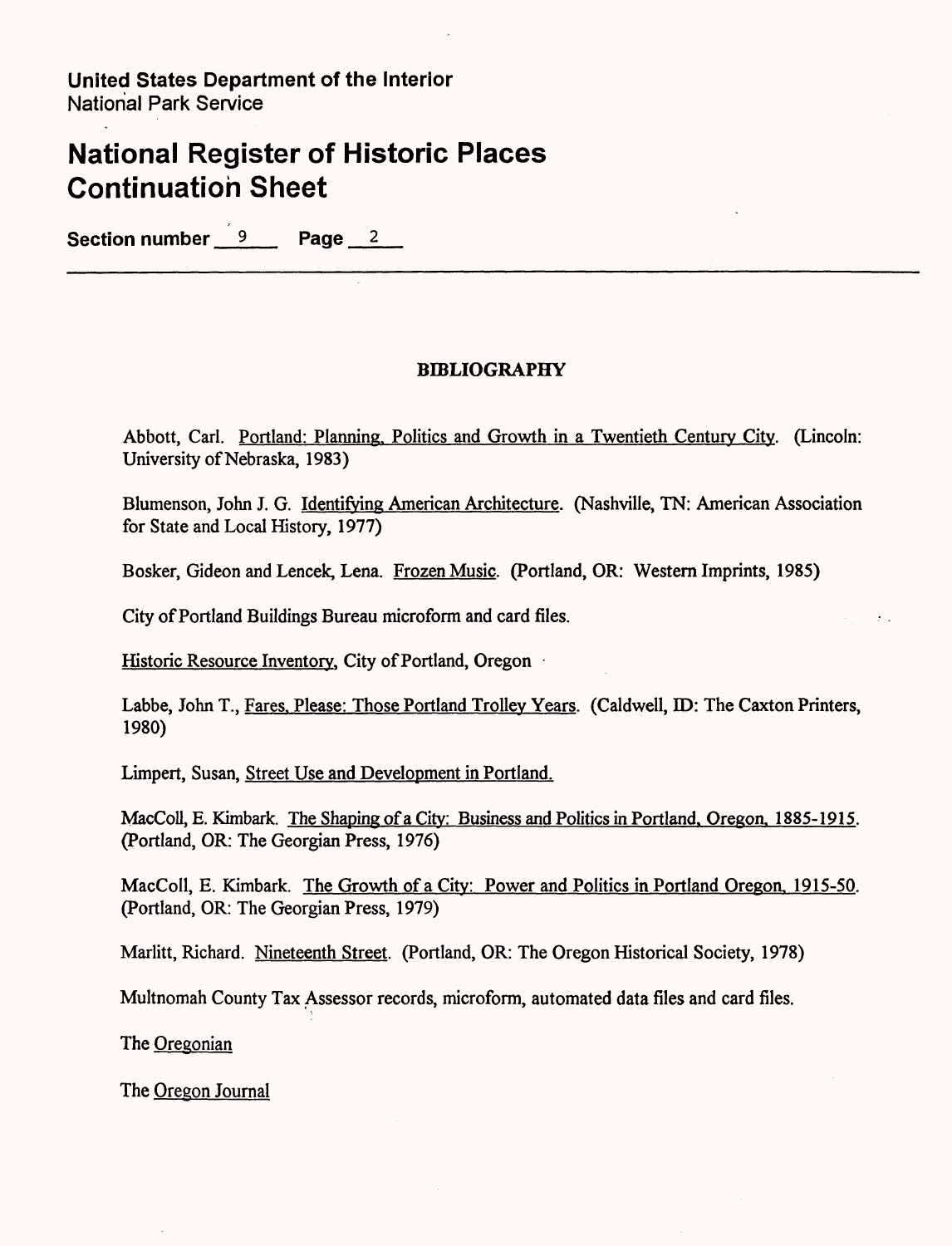## **National Register of Historic Places Continuation Sheet**

Section number <u>9</u> Page 3

Folk's Portland. Oregon City Directory. (Portland, OR: Polks).

Poppeliers, John C., Chambers, S. Alien, and Schwartz, Nancy B. What Style Is It? (Washington, D.C.: Preservation Press, 1983)

Sanborn Fire Insurance Maps for Portland, Oregon.

Sears, W. Stephen, The American Heritage History of the Automobile in America.

Vaughan, Thomas and Ferriday, Virginia Guest. Space. Style and Structure: Building in Northwest America. (Portland, OR: Oregon Historical Society, 1974).

Western Reserve Historical Society, The Frederick C. Crawford Collection: The Automobile in American Culture (1991).

Whiffen, Marcus. American Architecture Since 1780: A Guide to Styles. (Cambridge: The MIT Press, 1969)

Wright Automobile Supplies Catalogue (1906).

 $\langle \rangle$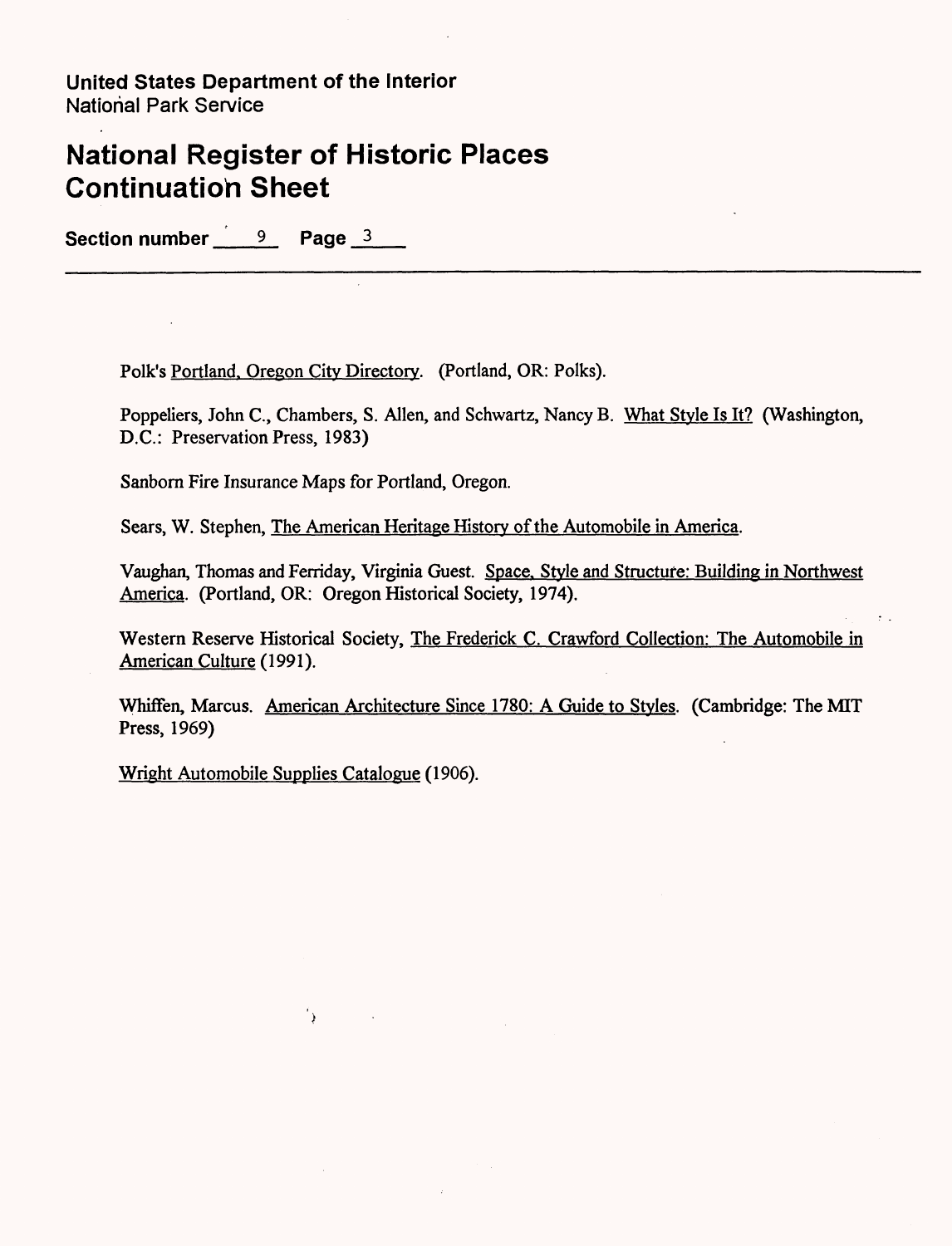| Auto Rest Building<br>Name of Property                |                                                                                                | Multnomah, OR<br>County and State                                      |
|-------------------------------------------------------|------------------------------------------------------------------------------------------------|------------------------------------------------------------------------|
| 10. Geographical Data                                 |                                                                                                |                                                                        |
|                                                       | Acreage of Property less than 1 acre (0.21 acres)                                              | Portland, Oregon-Washington 1:24000                                    |
| UTM References                                        | (Place additional UTM references on a continuation sheet.)                                     |                                                                        |
| 1 1,0 <br>Easting<br>Zone<br>2                        | [5 2 4 8 3 0]<br>040360<br><b>Northing</b>                                                     | 3<br>Easting<br>Zone<br>Northing<br>4<br>$\Box$ See continuation sheet |
| <b>Verbal Boundary Description</b>                    | (Describe the boundaries of the property on a continuation sheet.)                             |                                                                        |
| <b>Boundary Justification</b><br>11. Form Prepared By | (Explain why the boundaries were selected on a continuation sheet.)                            |                                                                        |
|                                                       |                                                                                                |                                                                        |
|                                                       |                                                                                                |                                                                        |
| organization _                                        | Heritage Investment Corporation                                                                | November 25, 1995<br>date                                              |
| street & number_                                      | 123 NW 2nd Ave., Suite 200                                                                     | telephone (503) 228-0272                                               |
| city or town _                                        | Portland<br><u>state</u> state <u>state</u>                                                    | 97209<br>OR.                                                           |
| <b>Additional Documentation</b>                       |                                                                                                |                                                                        |
|                                                       | Submit the following items with the completed form:                                            |                                                                        |
| <b>Continuation Sheets</b>                            |                                                                                                |                                                                        |
| <b>Maps</b>                                           |                                                                                                |                                                                        |
|                                                       | A USGS map (7.5 or 15 minute series) indicating the property's location.                       |                                                                        |
|                                                       | A Sketch map for historic districts and properties having large acreage or numerous resources. |                                                                        |

### Photographs

÷

 $\ddot{\cdot}$ 

Ť

Representative black and white photographs of the property.

#### Additional items

(Check with the SHPO or FPO for any additional items)

| <b>Property Owner</b>                               |                                |             |                                 |  |
|-----------------------------------------------------|--------------------------------|-------------|---------------------------------|--|
| (Complete this item at the request of SHPO or FPO.) |                                |             |                                 |  |
| $name$ $\qquad$                                     | Pegg Properties % Morris Galen |             |                                 |  |
| street & number                                     | 888 SW 5th Ave., #1600         | telephone _ | $(503)$ 221-1440                |  |
|                                                     | Portland                       | 0R<br>state | 97204<br>zip code $\frac{1}{2}$ |  |

Paperwork Reduction Act Statement: This information is being collected for applications to the National Register of Historic Places to nomine properties for listing or determine eligibility for listing, to list properties, and to amend existing listings. Response to this request is required to o a benefit in accordance with the National Historic Preservation Act, as amended (16 U.S.C. 470 ef seq.).

Estimated Burden Statement: Public reporting burden for this form is estimated to average 18.1 hours per response including time for reviewi instructions, gathering and maintaining data, and completing and reviewing the form. Direct comments regarding this burden estimate or any ai of this form to the Chief, Administrative Services Division, National Park Service, P.O. Box 37127, Washington, DC 20013-7127; and the Office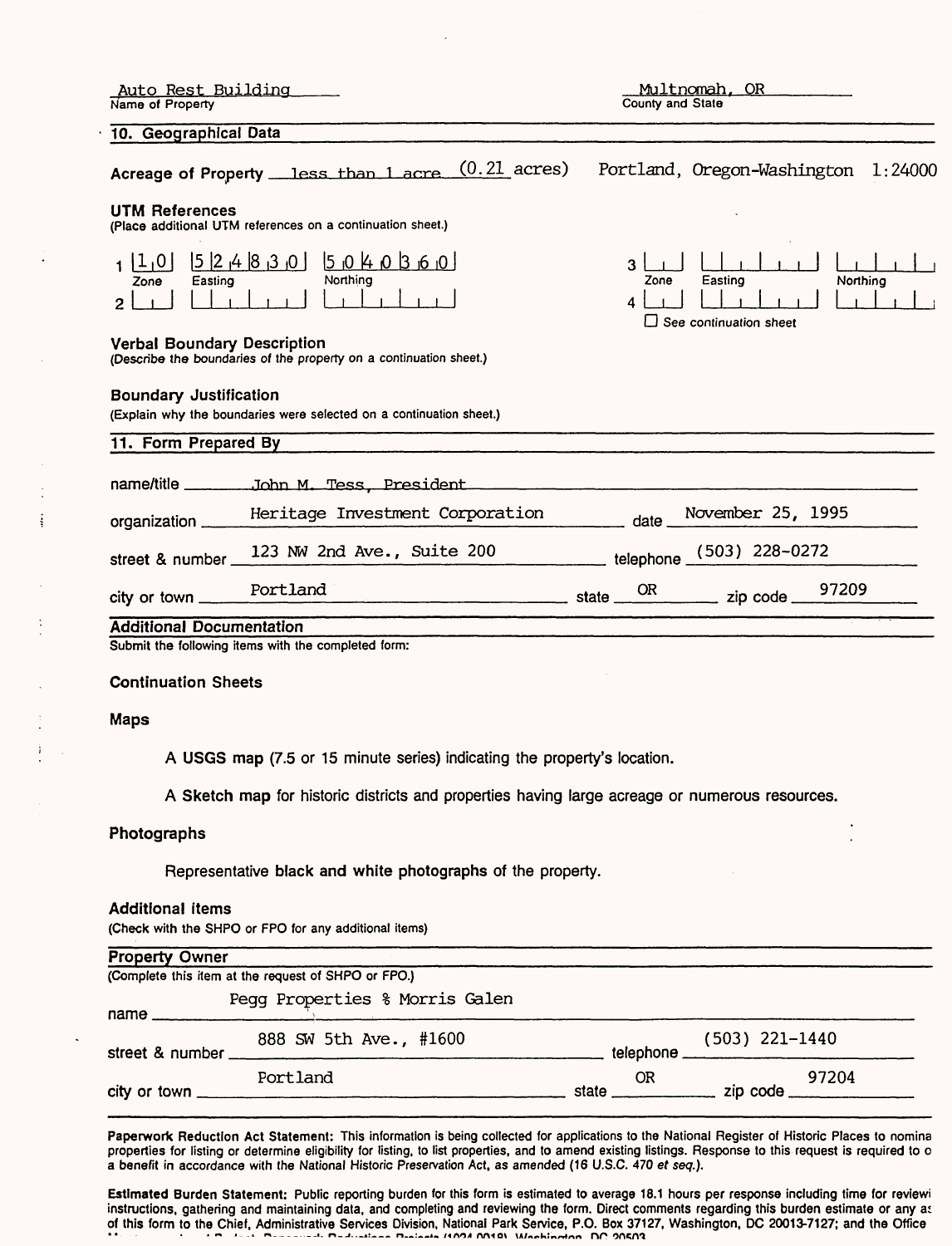## **National Register of Historic Places Continuation Sheet**

Section number 10 Page 2

### **VERBAL BOUNDARY DESCRIPTION**

'∢

The Auto Rest Building is located on Lot 3 and the eastern 90 feet of Lot 4 of Block 249, City of Portland, Multnomah County, Oregon.

### **BOUNDARY JUSTIFICATION**

The boundary is the legally recorded boundary lines for the building for which National Register status is being requested.

 $\mathcal{F}$  .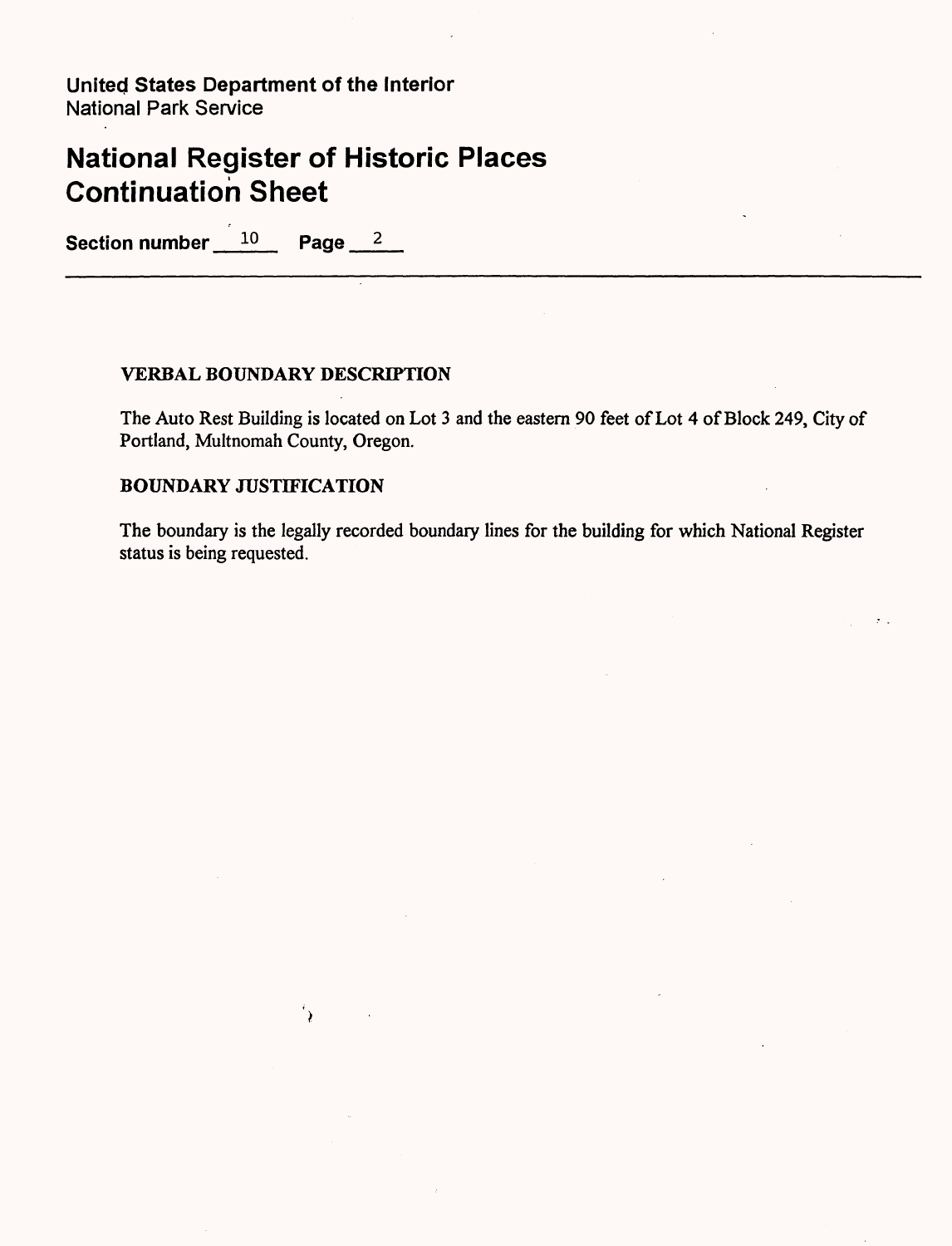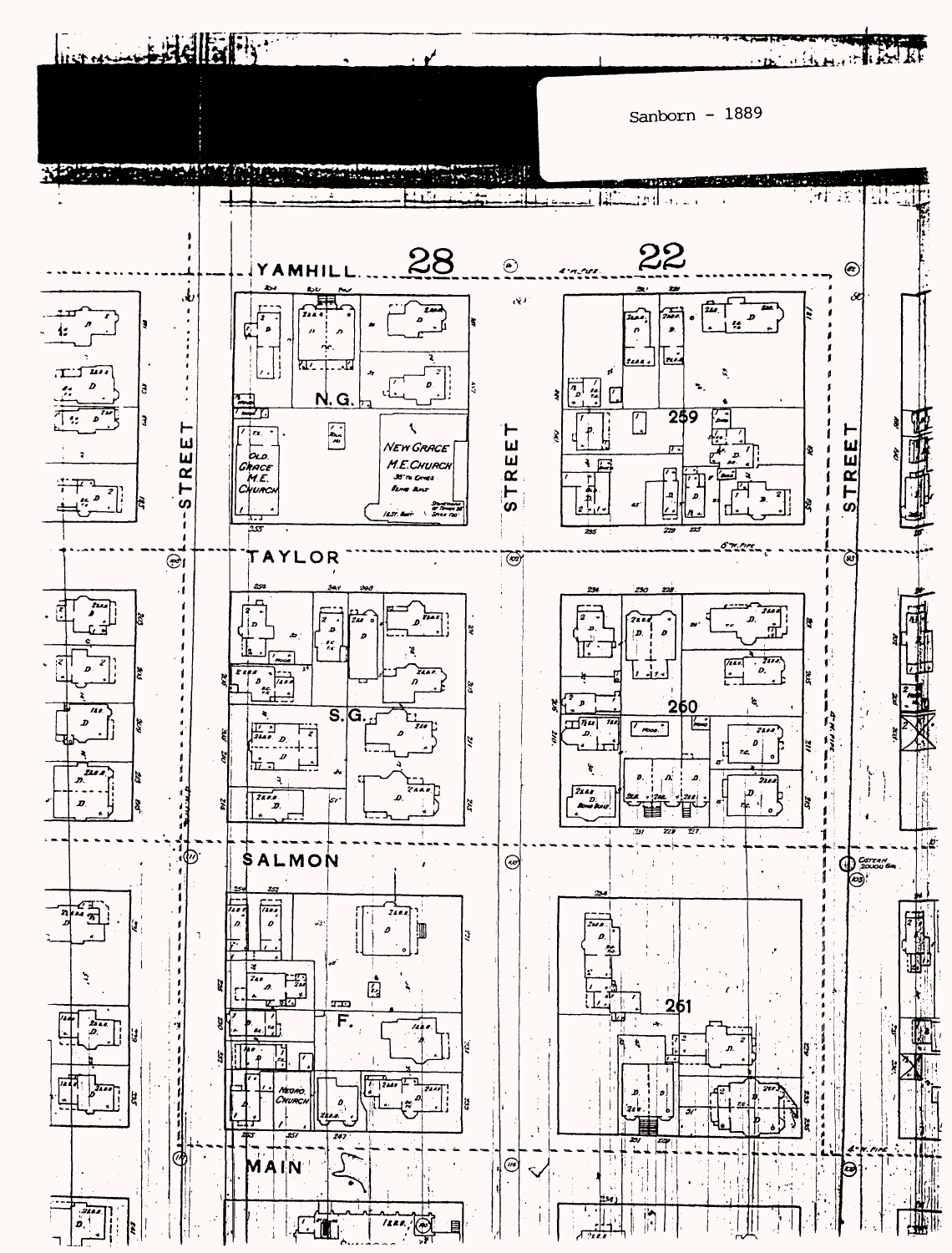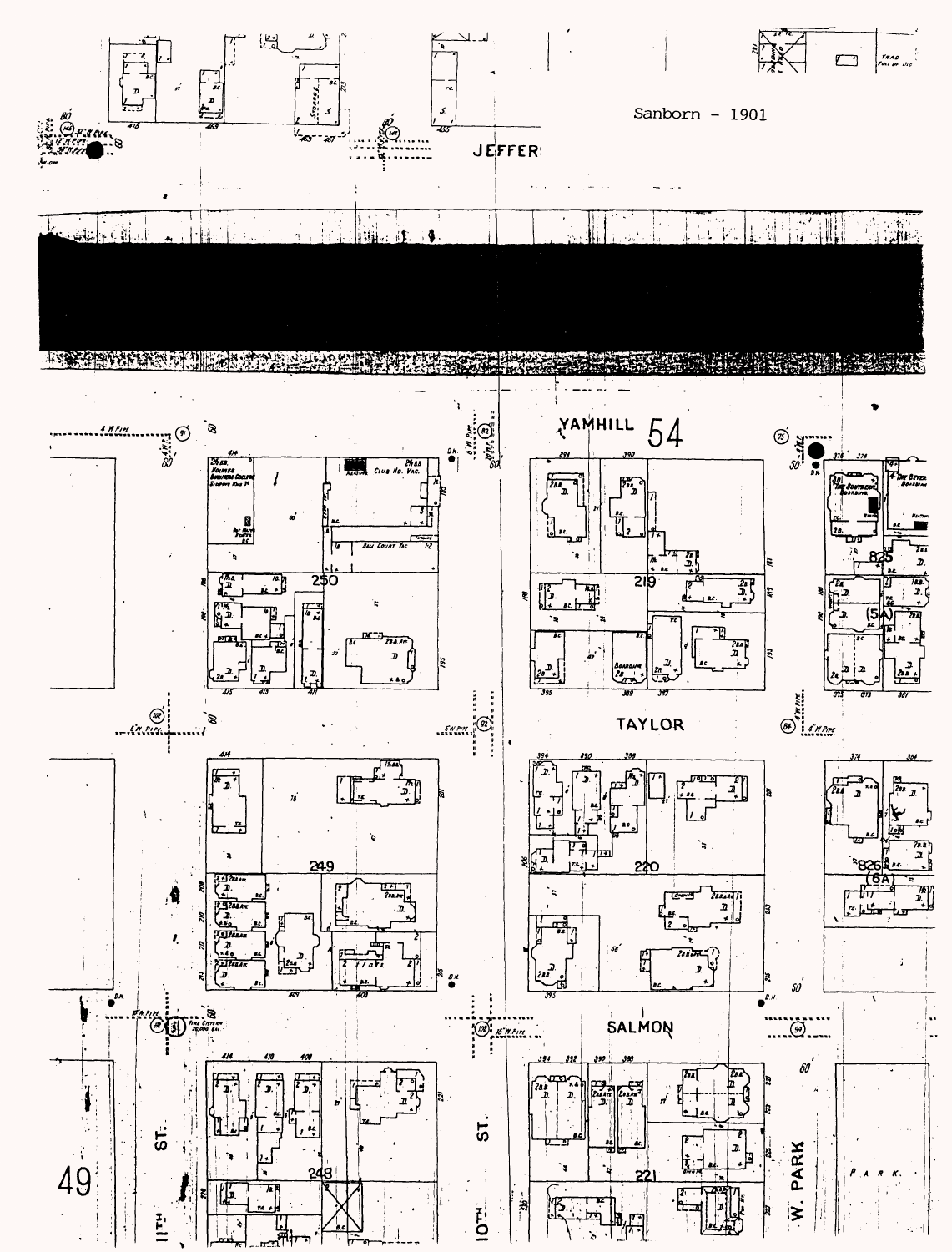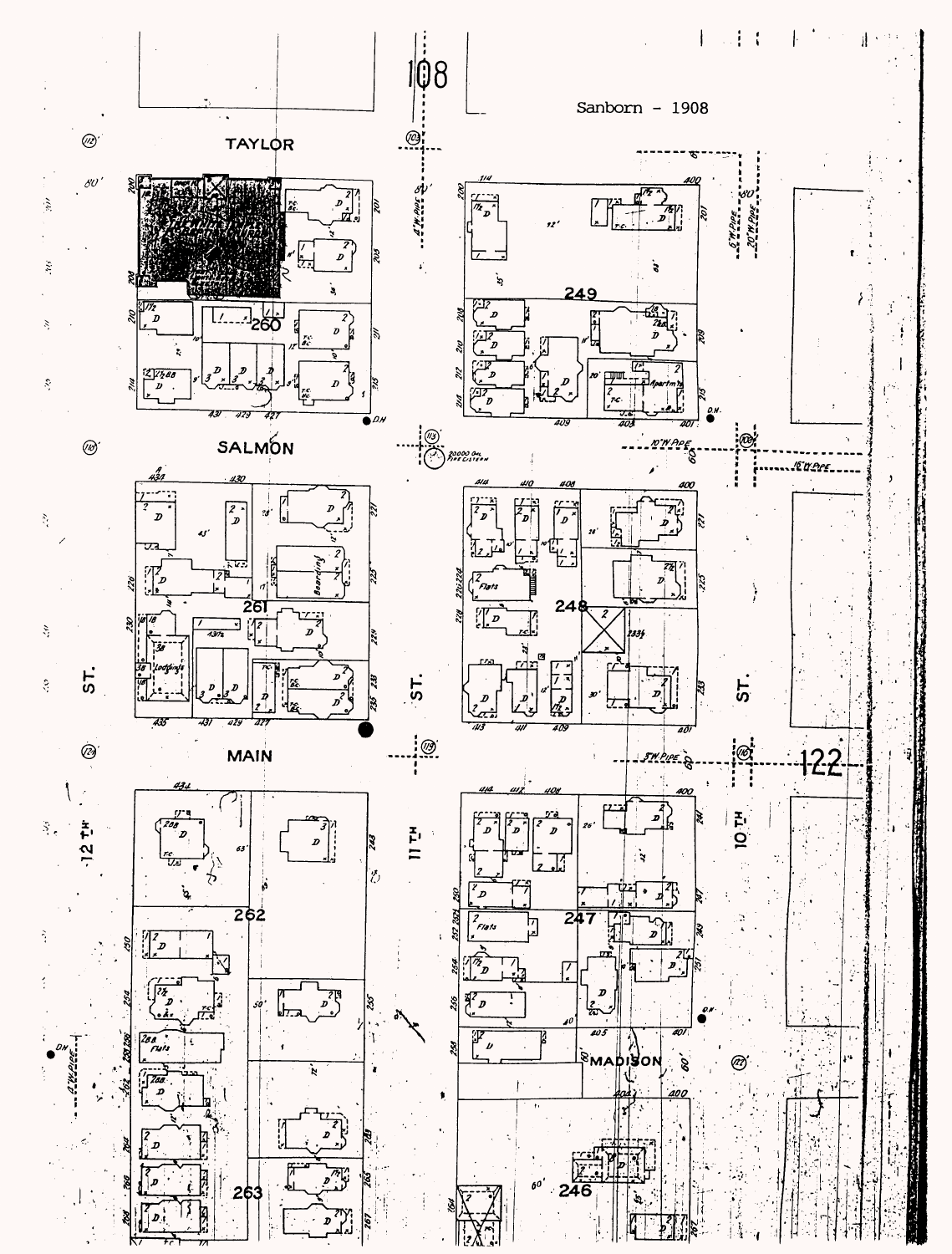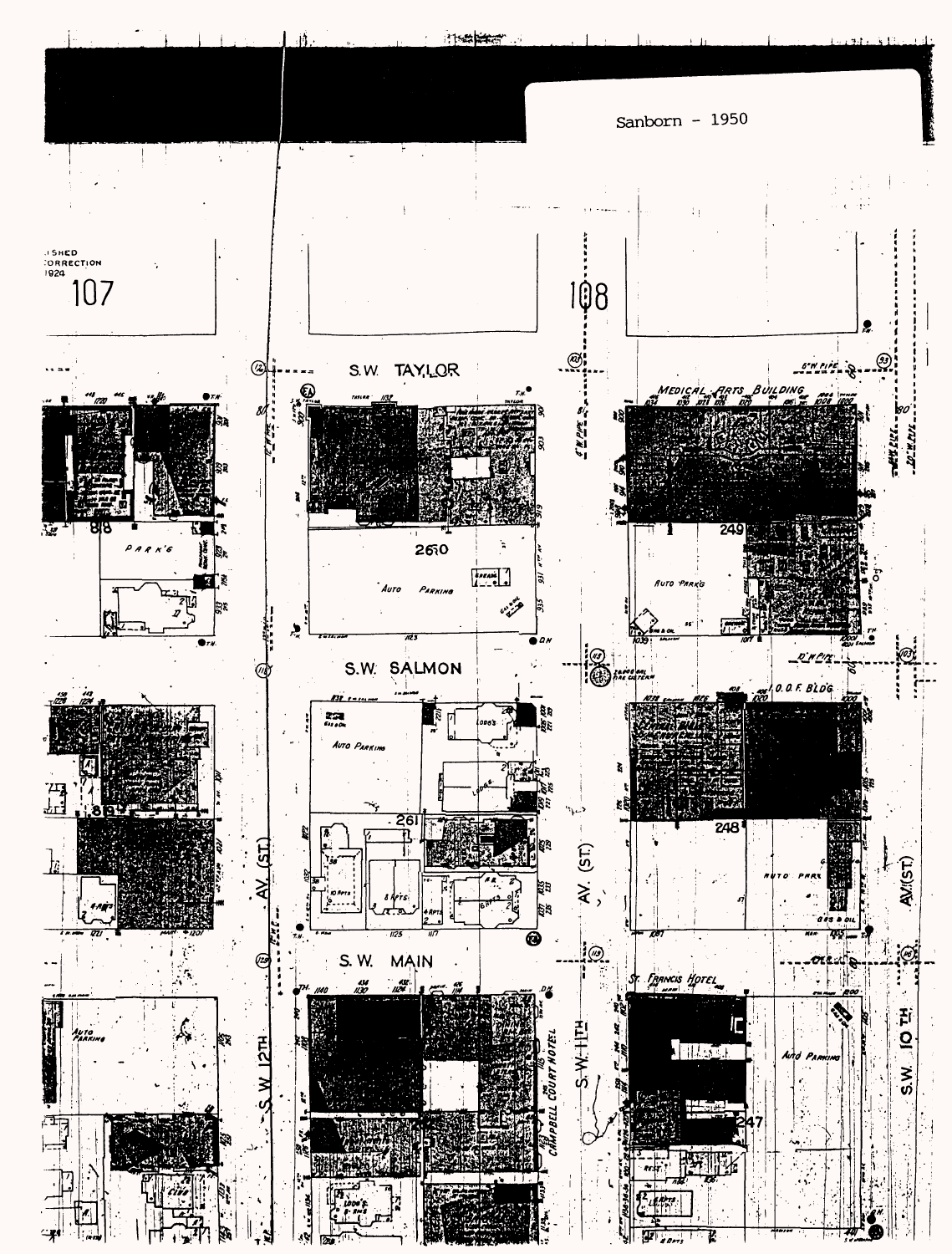